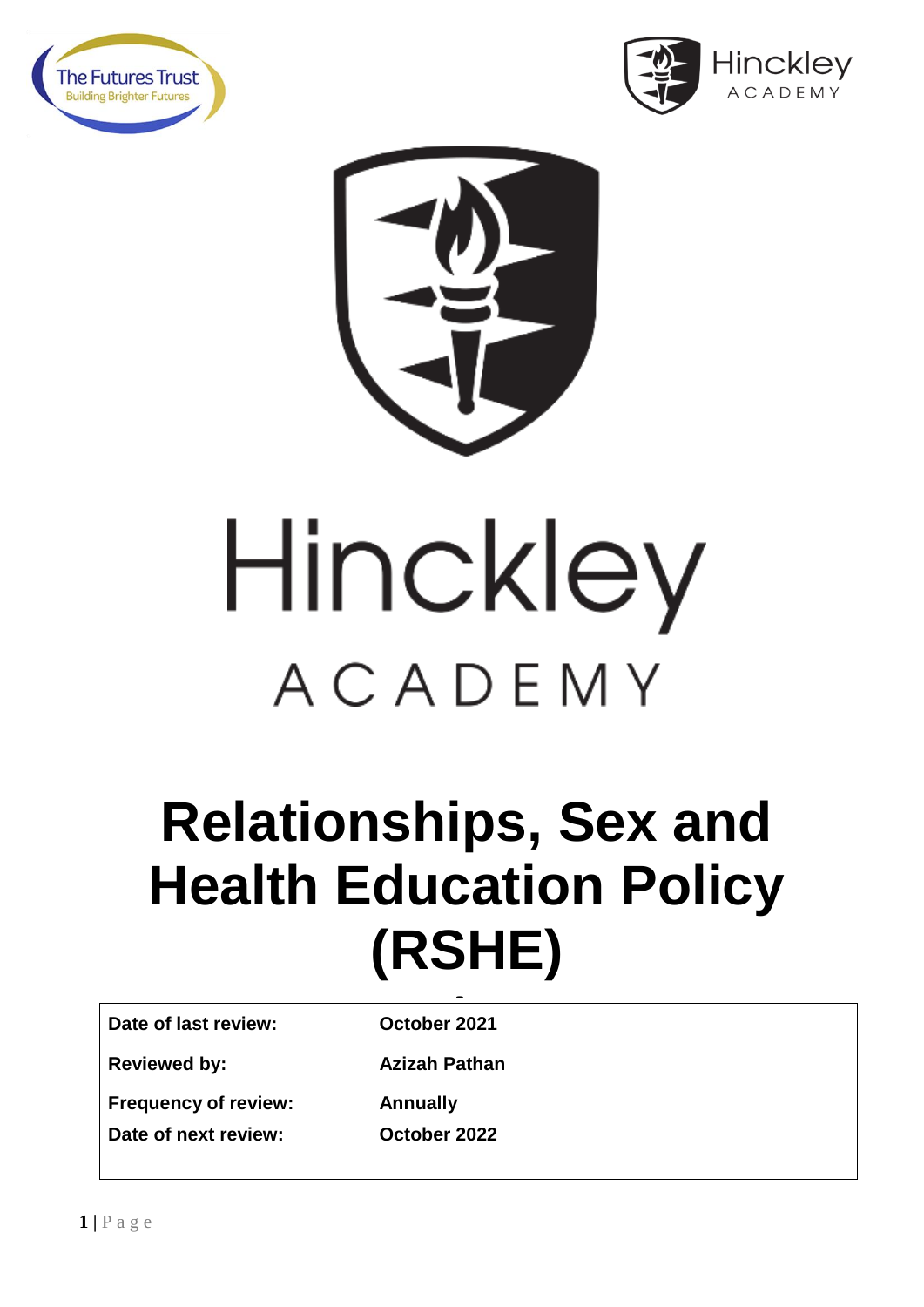



# **Contents:**

| Appendix 1: Statutory Guidance: By the end of secondary school students should know 11 |
|----------------------------------------------------------------------------------------|
| Appendix 2: Leicestershire Healthy Schools Supporting guidance for LGBTQ+ 15           |
|                                                                                        |
|                                                                                        |
|                                                                                        |

# **COVID-19 Update:**

Although, the DfE and the school are aware that planning for this curriculum has been affected by the COVID-19 breakdown the importance of the curriculum being developed and simplementation are very important. As outlined in the DfE letter from June 2020

[https://www.safeguardinginschools.co.uk/wp-content/uploads/2020/06/Communication-to](https://www.safeguardinginschools.co.uk/wp-content/uploads/2020/06/Communication-to-schools-on-the-implementation-of-Relationships-Education-Relationships-and-Sex-Education-and-Health-Education-June-2020-1.pdf)[schools-](https://www.safeguardinginschools.co.uk/wp-content/uploads/2020/06/Communication-to-schools-on-the-implementation-of-Relationships-Education-Relationships-and-Sex-Education-and-Health-Education-June-2020-1.pdf) [on-the-implementation-of-Relationships-Education-Relationships-and-Sex-Education](https://www.safeguardinginschools.co.uk/wp-content/uploads/2020/06/Communication-to-schools-on-the-implementation-of-Relationships-Education-Relationships-and-Sex-Education-and-Health-Education-June-2020-1.pdf)[and-Health-](https://www.safeguardinginschools.co.uk/wp-content/uploads/2020/06/Communication-to-schools-on-the-implementation-of-Relationships-Education-Relationships-and-Sex-Education-and-Health-Education-June-2020-1.pdf) [Education-June-2020-1.pdf](https://www.safeguardinginschools.co.uk/wp-content/uploads/2020/06/Communication-to-schools-on-the-implementation-of-Relationships-Education-Relationships-and-Sex-Education-and-Health-Education-June-2020-1.pdf)

However, in summary, from 1 September 2020, Relationships Education, Health Education,and Relationships and Sex Education was still to be 'compulsory'. Therefore, due to the impact of COVID -19 the policy and practice will need to be applied flexibility to suit the changing needs of our student and the issues facing our local, national and global communities.

HAJC's calendar/ time-tabling of RSHE has allowed for 2 in class RSHE lesson covering the statutory key concepts, despite Covid-19 restrictions (normally each Year Group has 3, this is to be moved to 4-5 next year). At home, students received PSHE lessons on Well-being and Drug and Alcohol Awareness. The normal calendar ran whilst in school covering the three Themes of PSHE.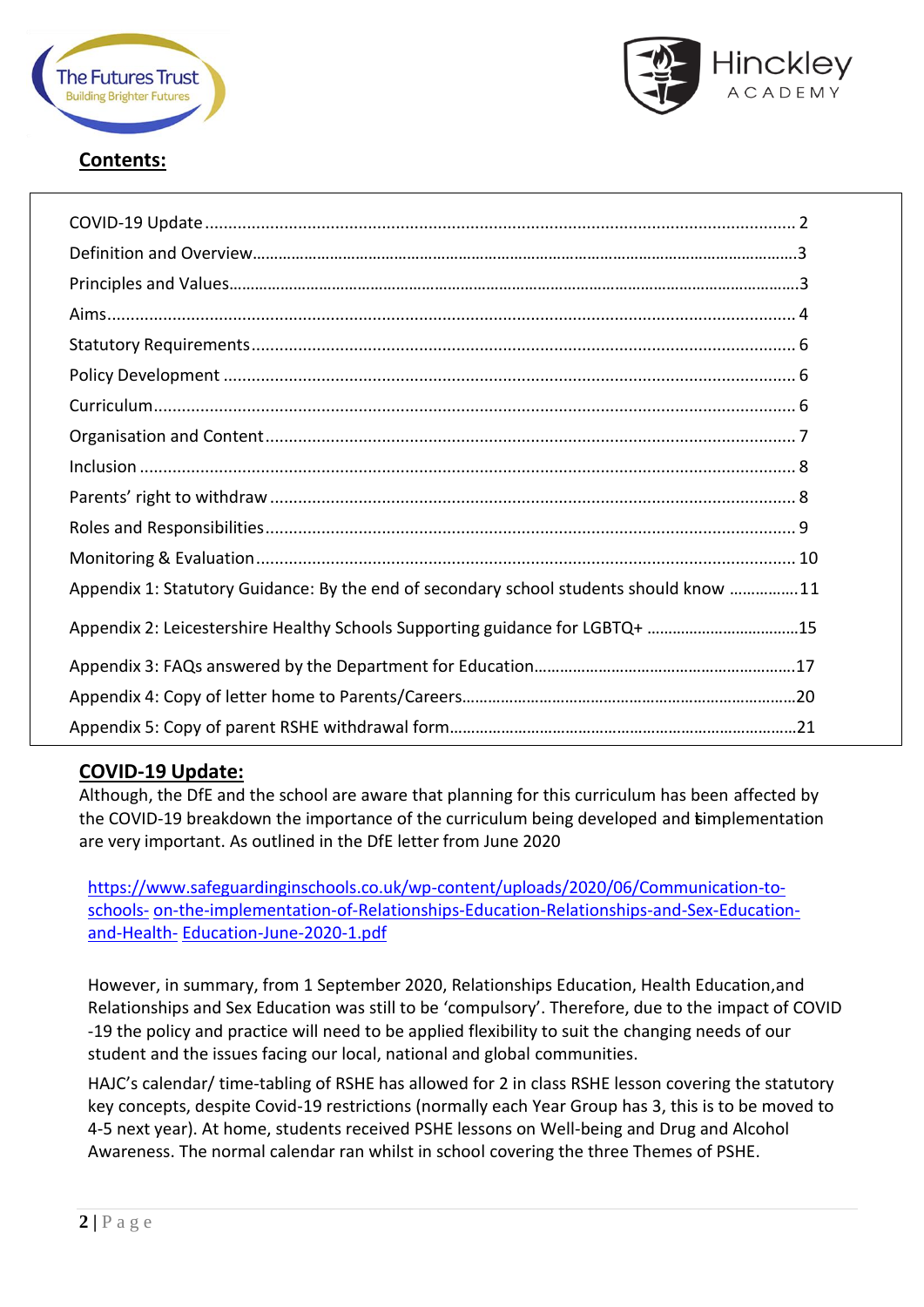



### **Definitions and Overview:**

- 1 The Department for Education set out to introduce compulsory Relationships and Sex Education (RSE) for secondary students from September 2020. From September 2020, it will be also compulsory for all schools to teach Health Education.
- 2 The Relationships, Sex and Health Education (RSHE) curriculum at Hinckley Academy has been designed and continues to be developed in response tothe DFE's changes and covers the core content of both Relationships and Sex Education (RSE) and Health Education. As well as to respond to the changing world inwhich we live in and the needs and wishes of our local community.
- 3 RSHE at Hinckley Academy is about supporting the emotional, social and cultural development of students, and involves learning about relationships, sexualhealth, sexuality, healthy lifestyles, diversity and personal identity.
- 4 RSHE involves a combination of sharing information and exploring issues and values to the discussion. (Talking Points)
- 5 RSHE is not about the promotion of sexual activity.
- 6 As written in section 76 of the Department for Education's (DfE) statutory guidance for RSE: "It is recognised that there will be a range of opinions regarding RSE. The starting principle when teaching each of these must be that the applicable law shouldbe taught in a factual way so that pupils are clear on their rights and responsibilities as citizens."

This policy was originally developed in response to Relationship and Sex Education (RSE) Guidance DfE 2000, the National Teenage Pregnancy Strategy and National Healthy Schools Programme. This has since been replaced by the 2020 RSE guidance that HAJC6 has followed ready for teaching in September 2020.

It was reviewed in 2019 in consultation with the new PSHE co-ordinator in line with the national curriculum framework that states that all schools should make provision for PSHE education, drawing on good practice. The objective being that HAJC6 fulfils their statutory responsibility to support students' spiritual, moral, cultural, mental and physical development and prepare them for the opportunities, responsibilities and experience of life.

The Department of Education states RSE is compulsory from September 2020 as well as Health Education, made under section 34 and 35 of the Children and Social Work Act 2017.

# **What is Relationship, Sex and Health Education?**

RSHE is lifelong learning about physical, sexual, moral and emotional development. It is about the understanding of the importance of stable and loving relationships, respect, love and care for family life. It involves acquiring information, developing skills and forming positive beliefs, values and attitudes. It is about being inclusive and celebrating all different manners of relationships in a safe and respectable way. It is about the focus on consent and healthy minds and healthy relationships.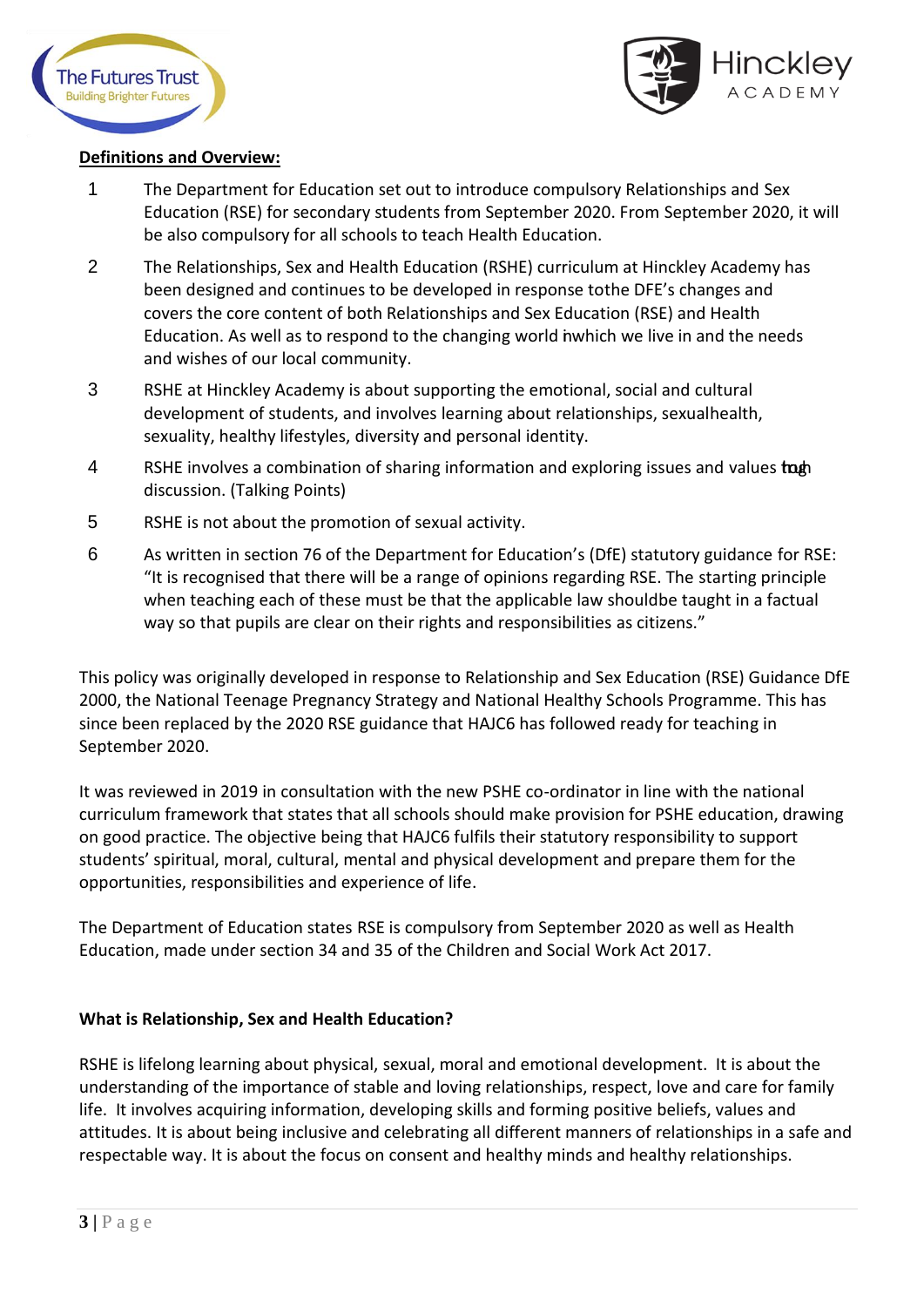



# **Aims:**

The aim of RSHE at Hinckley Academy is to provide balanced factual information about human reproduction, together with consideration of the broader emotional, ethical, religious and moral dimensions of sexual health. Our RSE programme aims to prepare students for an adult life in which they can:

- develop positive values and a moral framework that will guide their decisions, judgements and behaviour; have the confidence and self-esteem to value themselves and others; have respect for individual conscience and the skills to judge what kind of relationship they want;
- understand the consequences of their actions and behave responsibly within sexual and wider relationships;
- avoid being exploited or exploiting others or being pressured into unwanted or unprotected sex;
- communicate effectively by developing appropriate terminology for relationship and sex issues;
- develop awareness of their sexuality and understand human sexuality; challenge sexism and prejudice, and promote equality and diversity;
- understand the arguments for delaying sexual activity;
- understand the reasons for having protected sex;
- have sufficient information and skills to protect themselves and, where they have one, their partner from sexually transmitted infections and unplanned conceptions;
- be aware of the sources of help and acquire the skills and confidence to access confidential health advice, support and treatment if necessary;
- know how the law applies to sexual relationships, including consent;
- know how to stay safe when using social media and the wider internet, including sexting.
- Allow students to explore a number of key issues surrounding relationships such as consent, peer on peer abuse, media impact, dealing with relationships when 'they don't go your way', body confidence, FGM, forced marriage, contraception and safe sex and much more
- Students should understand the society in which they are growing up from a factual point of view, including the protected characteristics as outlined in th[eEquality](http://www.legislation.gov.uk/ukpga/2010/15/contents) Act [2010.](http://www.legislation.gov.uk/ukpga/2010/15/contents)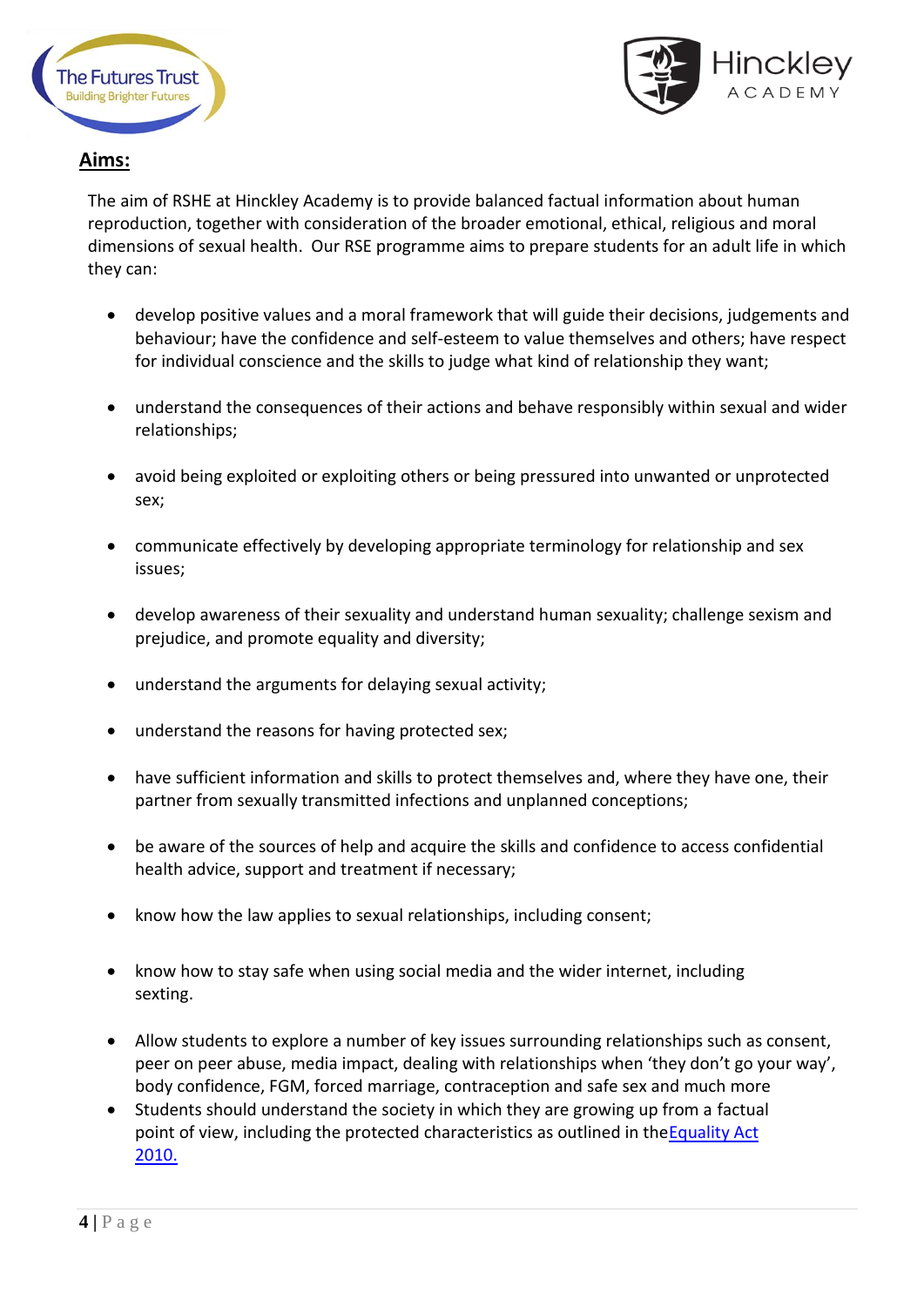



The aims above are underpinned by PRIDE – Hinckley Academy's core set ofvalues and behavioral expectations that we promote to all students. Through PRIDE and our RSHE curriculum we aim for students to foster respect for others and for difference and educate students about healthy relationships. RSHE should meet the needs of all students, whatever their background – this should include age-appropriate teaching about different types of relationships in the contextof the law.

| Healthy<br>Relationships | Romantic<br>relationships                                             | Key messages:<br><b>FGM</b><br>'Coming<br>$\bullet$<br>out'/<br>Sexuality<br>Transgender<br>$\bullet$<br>and Diversity | 'Young sex' -<br>when is the<br>right time to<br>have sex? /<br>Consent |
|--------------------------|-----------------------------------------------------------------------|------------------------------------------------------------------------------------------------------------------------|-------------------------------------------------------------------------|
| Puberty                  | The role of the<br>media and<br>relationship/<br>body<br>expectations | Key messages #2:<br>Peer on Peer<br>abuse<br>Sexting and<br>$\bullet$<br>the Law<br>Online<br>$\bullet$<br>Safety      | Contraception<br>lesson                                                 |

Key themes include: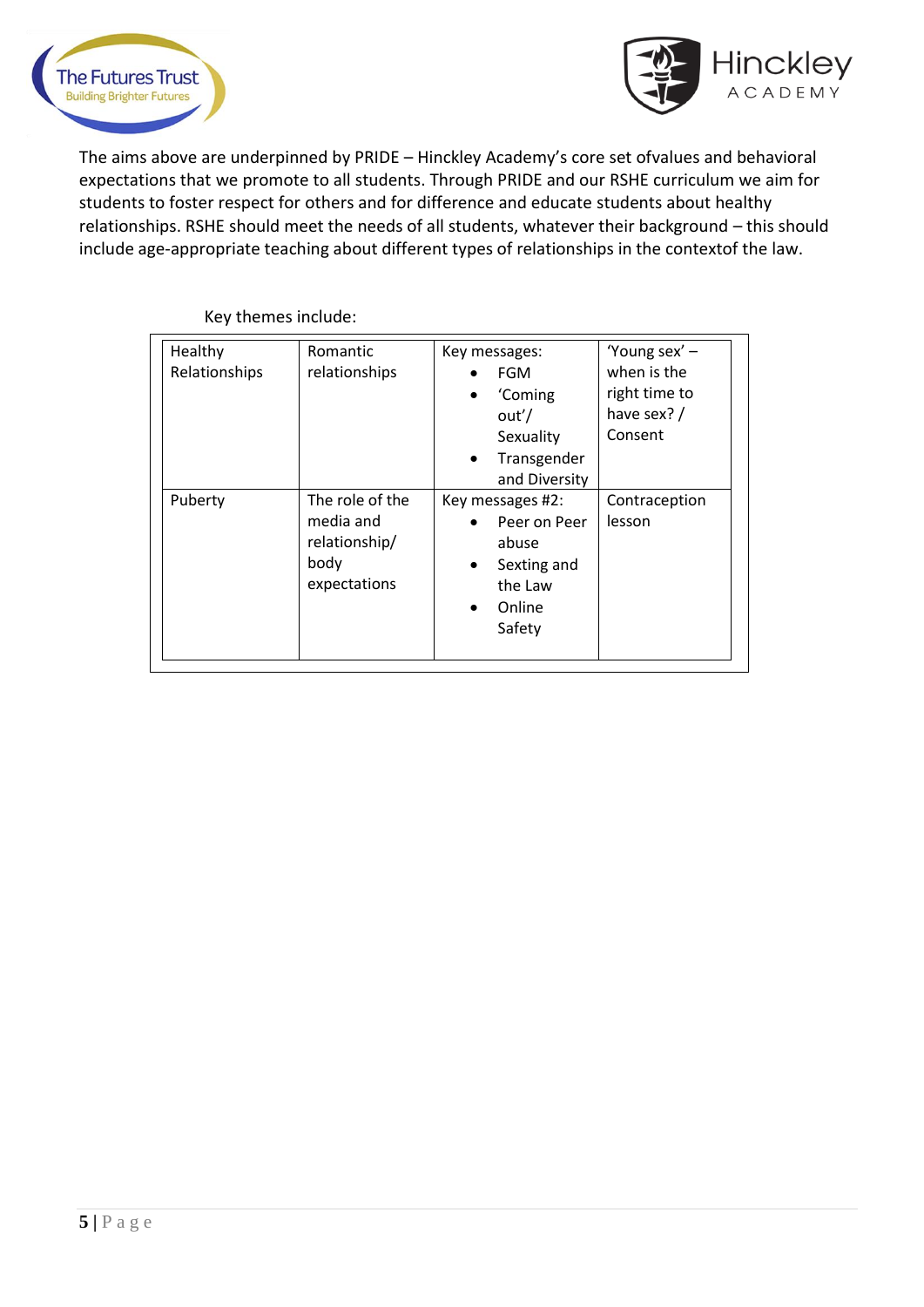



# **Statutory Requirements:**

As a secondary academy school, we must provide RSHE to all students as persection 34 of the [Children and](http://www.legislation.gov.uk/ukpga/2017/16/section/34/enacted) Social work act 2017.

In teaching RSHE, we are required by our funding agreements to have regard to [guidance](https://www.gov.uk/government/consultations/relationships-and-sex-education-and-health-education) issued by the secretary of state as outlined in section 403 of the **EducationAct 1996**.

At Hinckley Academy we teach RSHE as set out in this policy.

# **Policy Development:**

This policy has been developed in consultation with staff, students and parents. Theconsultation and policy development process involved the following steps:

- a) Review RSHE leads pulled together all relevant information including relevant national and local guidance.
- b) Staff consultation staff reviews sent out to tutors
- c) Parent/stakeholder consultation parents and any interested parties were sent a letter and invited to contribute
- d) Student consultation this was not completed this year (2020-21) due to Covidrestriction/ timing but it will be for future policy development
- e) Ratification once amendments were made; the policy was shared with governors and ratified

# **Curriculum:**

The overview of our RSHE curriculum overview will need to be adapted as and when necessary in accordance with student needs, local and global issues etc. The curriculum has been designed to meet the end points outlined in the [guidance](https://assets.publishing.service.gov.uk/government/uploads/system/uploads/attachment_data/file/805781/Relationships_Education__Relationships_and_Sex_Education__RSE__and_Health_Education.pdf) issuedby the Secretary of State on 25 June 2019 and along with recommendation of the PSHE association. RSHE falls under the Key Theme of 'Health and Well-being and is run under the umbrella of our PSHE curriculum. We also cover the other main Themes of PSHE: Health and Wellbeing, Living in Wider Society and Relationships.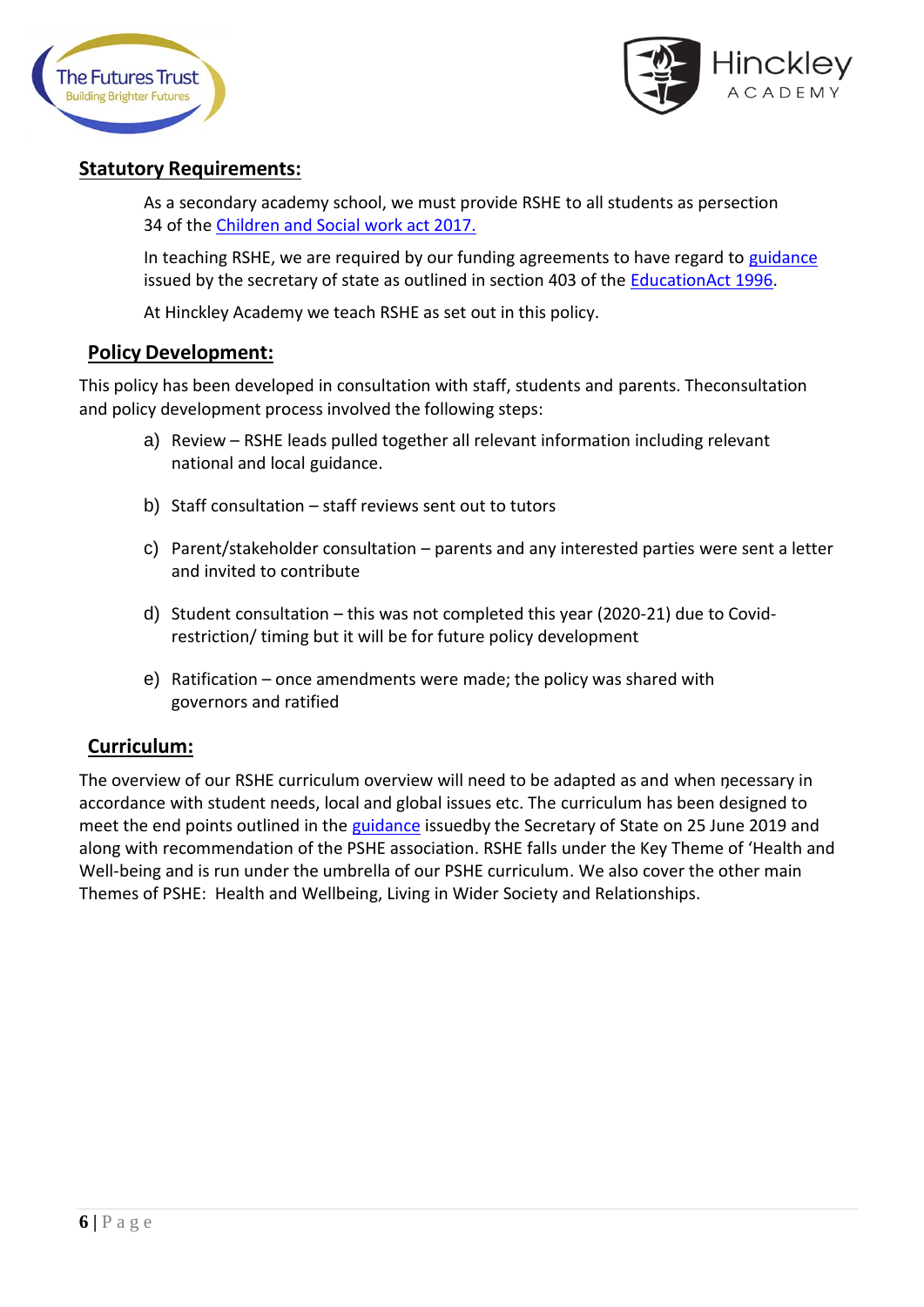



# **Organisation and Content of Relationships and Sex Education:**

Hinckley Academy and John Cleveland Sixth Form Centre specifically delivers RSHE through its Personal, Social, Health and Economic Education (PSHE) Programme, PE and Science lessons at KS3 and KS4.

Much of the RSHE at our school takes place within PSHE lessons. Tutors generally deliver the PSHE Curriculum with support from professionals where appropriate. Tutors work closely with their tutees and we believe that they are usually the best people to work with the students on many of the RSHE topics as they are aware of each student's individual circumstances. RSHE lessons are set within the wider context of the PSHE Curriculum and focus more on the emotional aspects of development and relationships, although the physical aspects of puberty and reproduction are also included as well as lessons on contraception and critical thinking around 'the right time to have sex'.

The Science Curriculum is delivered by staff in the science department. These lessons are more concerned with the physical aspects of development and reproduction, although the importance of relationships is not forgotten and contraception is also discussed here.

The PE department cover the First Aid element of the RSHE course. They use the St. John's Ambulance Accredited First Aid Material and deliver these to KS3 and 4 during Core PE lessons.

The PSHE Programme is taught in every year group and follows a spiral curriculum where key concepts are built on throughout the years. These include topics focusing on Healthy Relationships with Mental Health at the forefront. Examples of lessons include: key messages consent, 'coming out/ sexuality', transgender and diversity, FGM, self esteem and body confidence, the role of the media on relationships, forced marriages, sexting and the law and online safety and much more.

Any RSHE lessons may consider questions or issues that some students will find sensitive. Before embarking on these lessons ground rules are established which prohibit inappropriate personal information being requested or disclosed by those taking part in the lesson. When students ask questions, we aim to answer them honestly, with the ground rules established at the start of the sessions. When it is felt that answering a specific question would involve information at a level inappropriate to the development of the rest of the students, the question may be dealt with individually at another time.

More expert or specialist teachers support tutors who are uncomfortable with teaching certain aspects of the curriculum. Support is offered with the year team or from the PSHE Leader who will help with the planning or delivery of lessons if required. All staff are offered training on the 'red box' and contraception lesson beforehand. The contraception lessons are taught in same sex classes in order for students to ask sensitive questions although it is clearly explained that contraception is the couple's responsibility.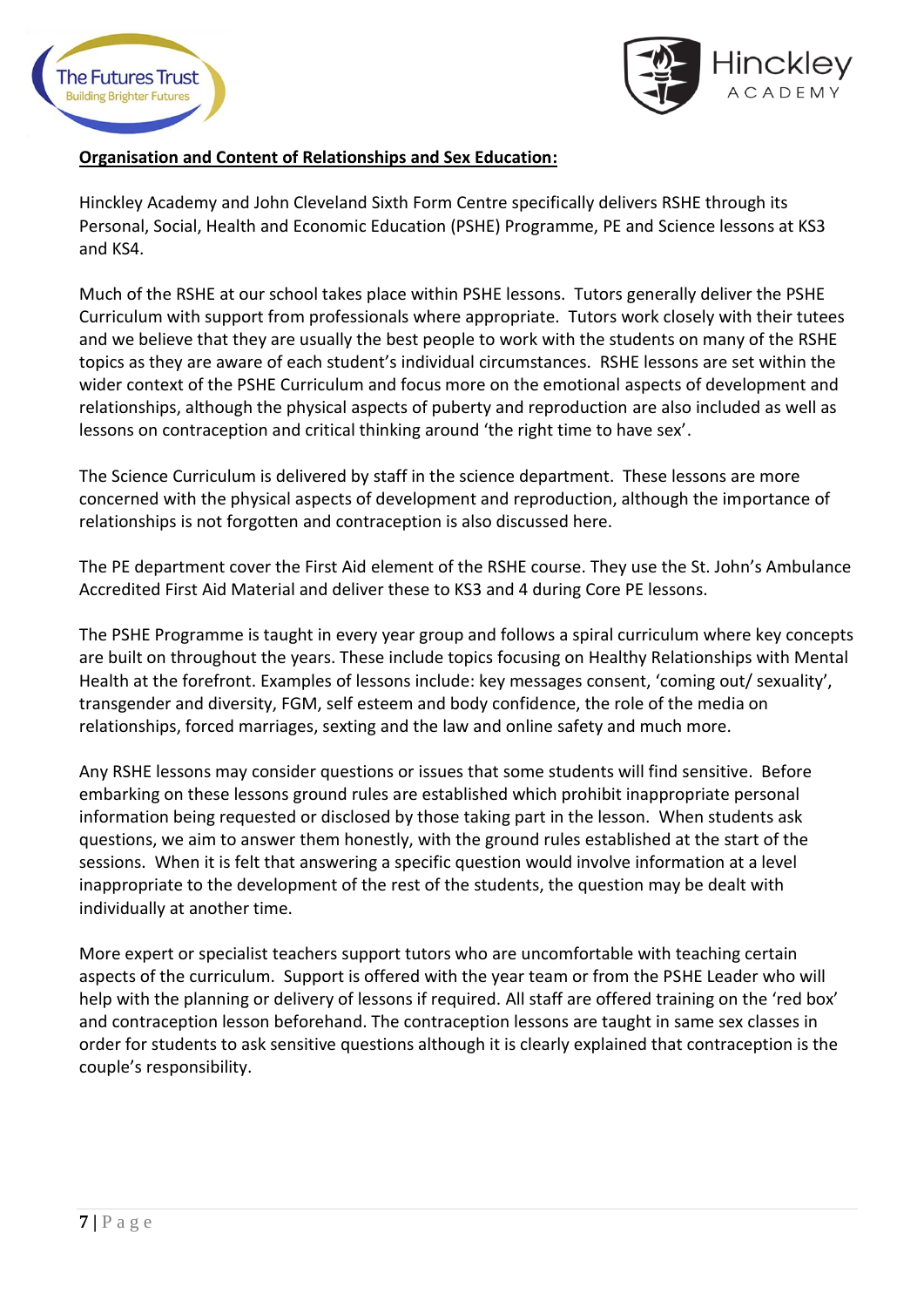



# **Inclusion:**

# *Ethnic and Cultural Groups*

We intend our policy to be sensitive to the needs of different ethnic groups. We respond to parental requests and concerns after a letter is sent home to all parents/ careers before the RSHE lessons take place.

# *Students with Special Needs*

We will ensure that all young people receive relationship and sex education, and we will offer provision appropriate to the particular needs of all our students, taking specialist advice where necessary.

# *Sexual Identity and Sexual Orientation*

We aim to deal sensitively and honestly with issues of sexual orientation, answer appropriate questions and offer support. Young people, whatever their developing sexuality, need to feel that relationship and sex education is relevant to them. There is a separate policy on trans-gender. LGBTQ+ flags are displayed in all classrooms throughout the year to show inclusivity. These have been in place from 2018 following on from a School Council project where a LGBTQ+ group was set up.

# **Right of Withdrawal of Students from Relationship and Sex Education:**

Some parents prefer to take the responsibility for aspects of this element of education. They have the right to withdraw their children from the contraception RSHE element except for those parts included in the statutory curriculum. We would make alternative arrangements in such cases. Parents are encouraged to discuss their decisions with staff at the earliest opportunity after receiving their letter. Parents are welcome to review any RSHE resources the school uses and this is made clear to them in a letter sent home to parents.

# **Confidentiality, Controversial and Sensitive Issues:**

Teachers cannot offer unconditional confidentiality. In a case where a teacher learns from an under 16-year-old that they are having or contemplating sexual intercourse:

- the young person will be encouraged, wherever possible, to talk to parent/carer and if necessary seek medical advice.
- safeguarding procedures will be considered, and referred if necessary to the Designated Safeguarding Lead, under the school's Safeguarding Policy (available as a separate document).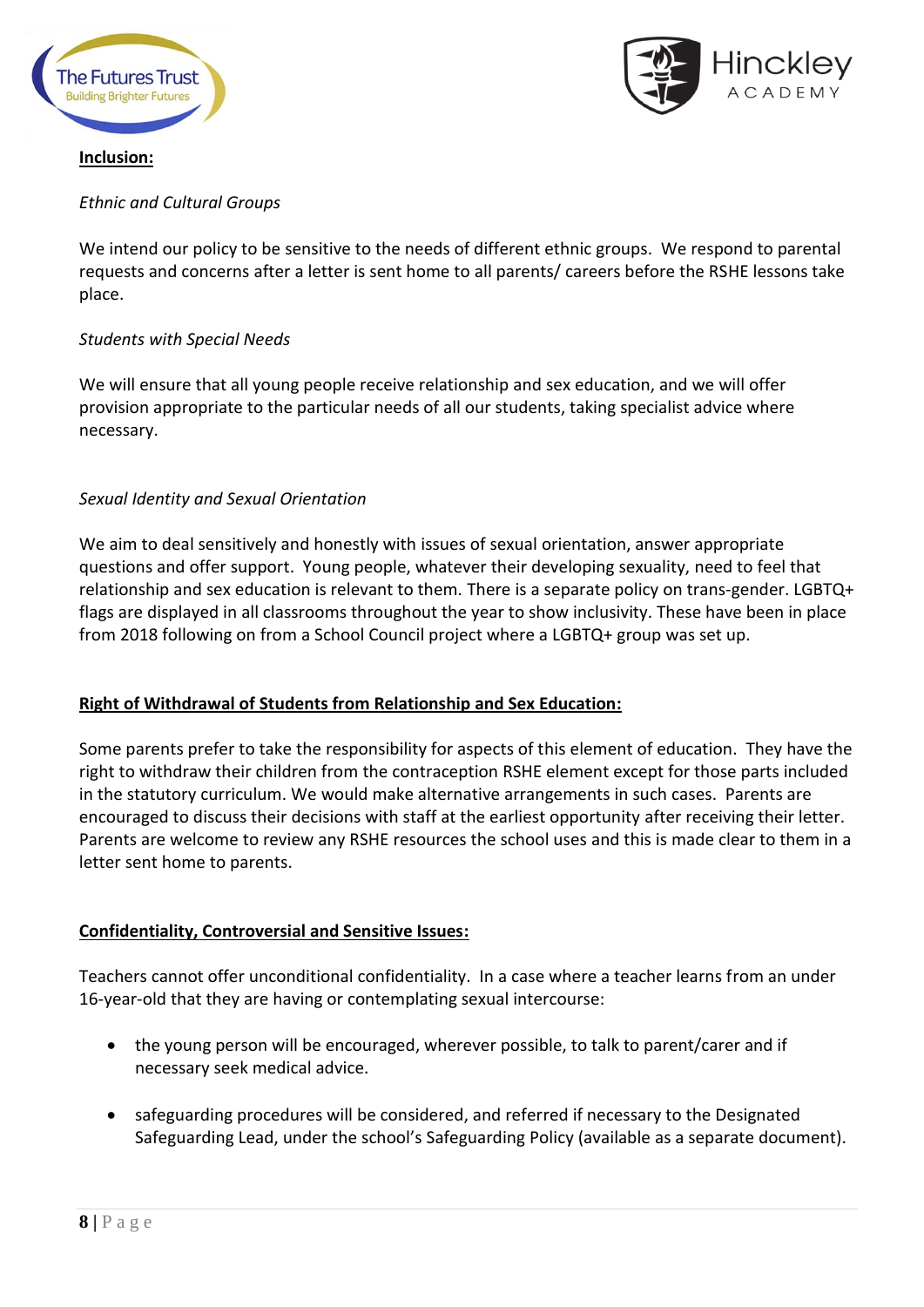



- the young person will be properly advised by a health professional (under Fraser Guidelines), including precise information about where young people can access contraception and advice services.
- Extra information and support can be gain from the Health and Well-being Team
- We also work closely with Hinckley and Bosworth Council and the education team (Angela Egan is the lead) who come into school and do workshops with our Year 11s before they leave focusing on RSE. The aim of this is to recap key messages before they depart for Exam Leave.

In any case where safeguarding procedures are followed, the teacher will ensure that the young person understands that if confidentiality has to be broken, they will be informed.

Health professionals in school are bound by their codes of conduct in a one-to-one situation with an individual student. The Health and Wellbeing Suite provides age-appropriate access to advice, information and guidance regarding relationships and sexual health.

# **Roles and responsibilities:**

# **The Governing Board**

The Governing Board will approve the RSHE policy and hold the Head of School to account for its implementation.

# **The Head of School**

The Head of School is responsible for ensuring that RSHE is taught consistently across the school, and for managing requests to withdraw students from non-statutory components of Sex Education (see section Parents' Right to Withdraw).

# **Staff**

Staff are responsible for:

- Delivering RSHE in a sensitive way
- Modelling positive attitudes to RSHE
- Monitoring progress
- Responding to the needs of individual students
- Responding appropriately to students whose parents wish them to be withdrawn from the non-statutory components of Sex Education.
- Encouraging students to speak respectfully and listen to viewpoints they may not agree with.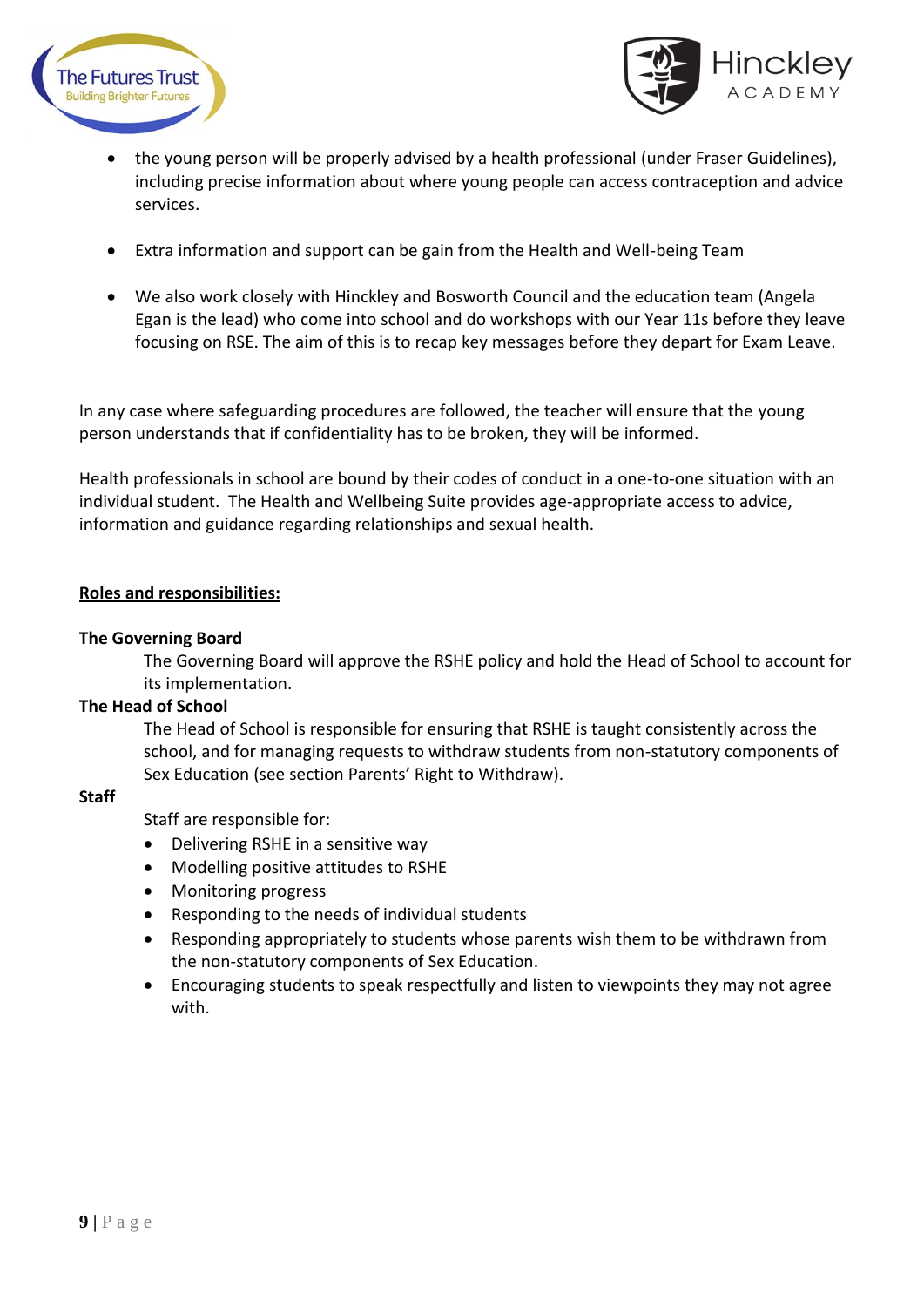



• Staff do not have the right to opt out of teaching RSHE. Staff who have concerns about teaching RSHE are encouraged to discuss this with the PSHE lead or the Head of School.

# **Students**

Students are expected to engage fully in RSHE and, when discussing issues related to RSHE, treat others with respect and sensitivity.

# **Parents' right to withdraw**

- New legislation brought in through the Children and Social Work Act 2017 brought changes in relation to parental rights to withdraw children from school sex education.
- Parents do not have the right to withdraw their child from the elements of our RSHE Curriculum that also feature in the National Science Curriculum. This is the biological aspects of human growth and reproduction.
- Parents do have the right to withdraw their child from the non-science components of Sex Education within RSHE up to and until 3 terms before the child turns 16. After this point, if the child wishes to receive sex education rather than being withdrawn, the school will arrange this.
- Requests for withdrawal should be put in writing using the form found in Appendix 4 of this policy and addressed to the Head of School.
- A copy of withdrawal requests will be placed in the student's educational record. The head teacher will discuss the request with parents and take appropriate action.
- Alternative work will be given to students who are withdrawn from sex education.

# **Training**

- Year 10 tutors have Red Box training for the Contraception Lesson
- Specialist visitors from outside the school, such as school nurses or sexual health professionals, will be invited to provide additional support and training to staff teaching RSHE when required.

# **Monitoring and Evaluation of Relationship and Sex Education:**

It is the responsibility of the PSHE Leader to oversee and organise the monitoring and evaluation of PSHE, in the context of overall school plans for monitoring the quality of teaching and learning. The PSHE Programme will be treated as a subject department in this exercise, under which all departments undertake annual self-evaluation in addition to regular meetings with the senior line manager.

The Academy Trustees are responsible for overseeing, reviewing and organising the revision of the Relationship and Sex Education Policy.

Ofsted is required to evaluate and report on spiritual, moral, social and cultural development of students. This includes evaluating and commenting on the school's relationship and sex education policy, and on support and staff development, training and delivery.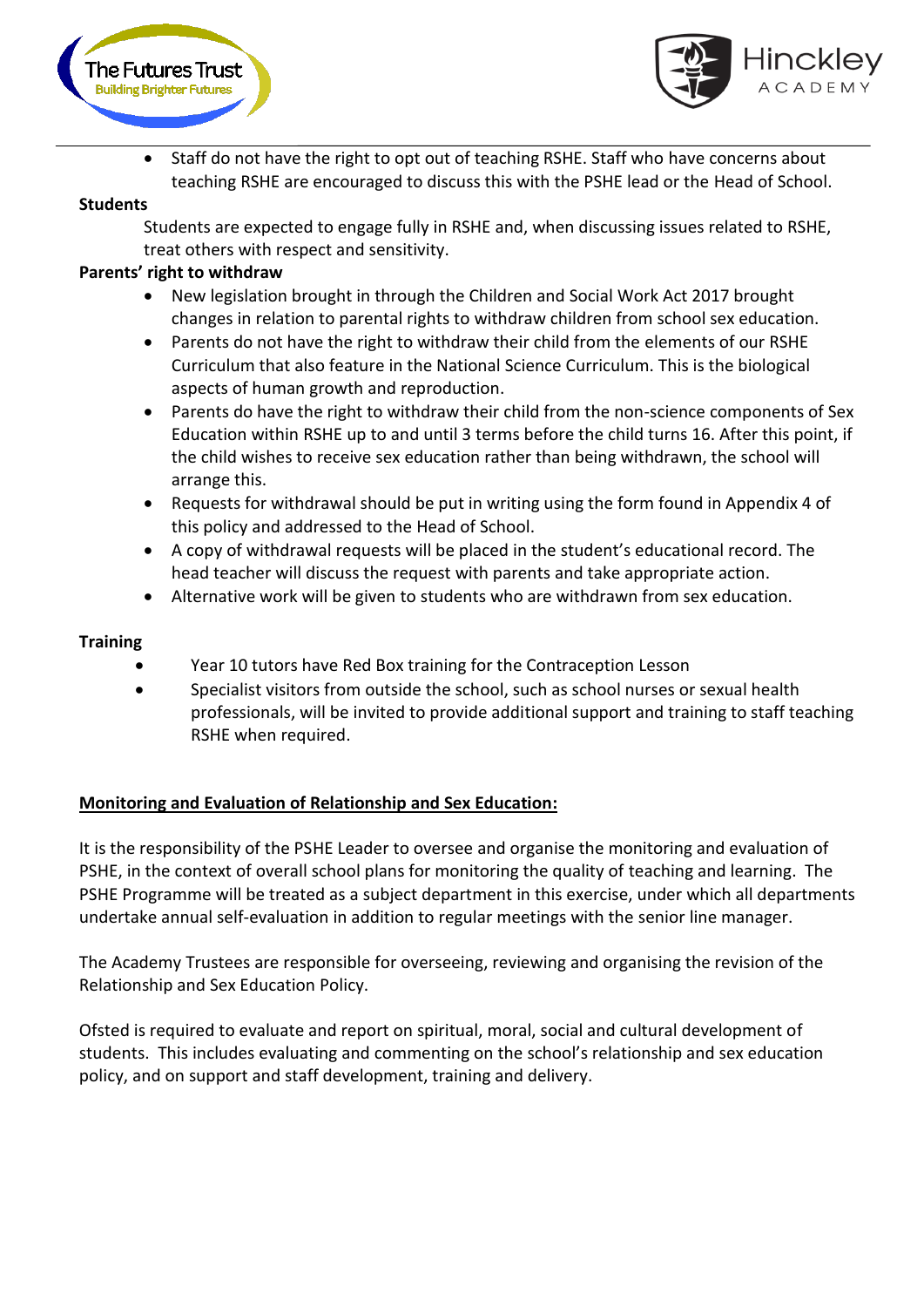



# **Appendix 1: Statutory Guidance: By the end of secondary schoolstudents should know**

# Relationships and Sex Education Topics

| <b>TOPIC</b>                                             | <b>STUDENTS SHOULD KNOW</b>                                                                                                                                                                                                                                                                                                    |
|----------------------------------------------------------|--------------------------------------------------------------------------------------------------------------------------------------------------------------------------------------------------------------------------------------------------------------------------------------------------------------------------------|
| <b>Families</b>                                          | That there are different types of committed, stable relationships<br>$\bullet$<br>How these relationships might contribute to human happiness and their<br>importance for bringing up children                                                                                                                                 |
|                                                          | What marriage is, including their legal status e.g. that marriage carries legalrights<br>and protections not available to couples who are cohabiting or who have married, for<br>example, in an unregistered religious ceremony                                                                                                |
|                                                          | Why marriage is an important relationship choice for many couples and why itmust<br>be freely entered into                                                                                                                                                                                                                     |
|                                                          | The characteristics and legal status of other types of long-term relationships                                                                                                                                                                                                                                                 |
|                                                          | The roles and responsibilities of parents with respect to raising of children,<br>including the characteristics of successful parenting                                                                                                                                                                                        |
|                                                          | How to: determine whether other children, adults or sources of information are<br>trustworthy: judge when a family, friend, intimate or other relationship is unsafe (andto<br>recognise this in others' relationships); and, how to seek help or advice, includingreporting<br>concerns about others, if needed               |
| Respectful<br>relationships,<br>including<br>friendships | The characteristics of positive and healthy friendships (in all contexts, includingonline)<br>including: trust, respect, honesty, kindness, generosity, boundaries, privacy, consent and<br>the management of conflict, reconciliation and ending relationships. This includes<br>different (non-sexual) types of relationship |
|                                                          | Practical steps they can take in a range of different contexts to improve or<br>$\bullet$<br>support respectful relationships                                                                                                                                                                                                  |
|                                                          | How stereotypes, in particular stereotypes based on sex, gender, race, religion, sexual<br>orientation or disability, can cause damage (e.g. how they might normalise non-<br>consensual behaviour or encourage prejudice)                                                                                                     |
|                                                          | That in school and in wider society they can expect to be treated with respect by<br>others, and that in turn they should show due respect to others, including people in<br>positions of authority and due tolerance of other people's beliefs                                                                                |
|                                                          | About different types of bullying (including cyberbullying), the impact of bullying,<br>responsibilities of bystanders to report bullying and how and where to get help                                                                                                                                                        |
|                                                          | That some types of behaviour within relationships are criminal, including violent<br>behaviour and coercive control                                                                                                                                                                                                            |
|                                                          | What constitutes sexual harassment and sexual violence and why these arealways<br>unacceptable                                                                                                                                                                                                                                 |
|                                                          | The legal rights and responsibilities regarding equality (particularly with reference<br>to the protected characteristics as defined in the Equality Act 2010) andthat everyone is<br>unique and equal                                                                                                                         |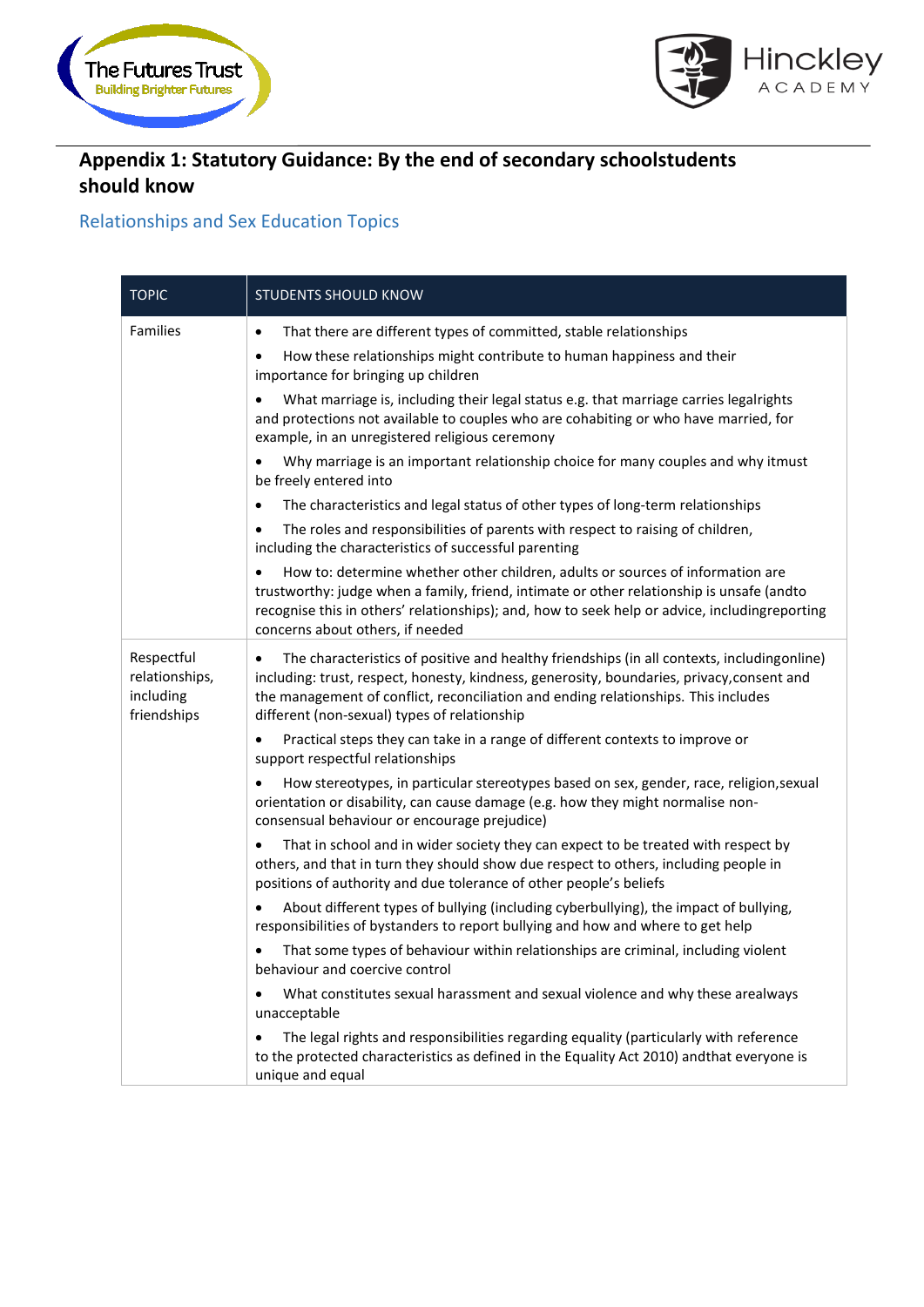



| <b>TOPIC</b>        | <b>STUDENTS SHOULD KNOW</b>                                                                                                                                                                                                                                           |
|---------------------|-----------------------------------------------------------------------------------------------------------------------------------------------------------------------------------------------------------------------------------------------------------------------|
| Online and<br>media | Their rights, responsibilities and opportunities online, including that the same<br>٠<br>expectations of behaviour apply in all contexts, including online                                                                                                            |
|                     | About online risks, including that any material someone provides to another hasthe<br>potential to be shared online and the difficulty of removing potentially compromising<br>material placed online                                                                 |
|                     | Not to provide material to others that they would not want shared further and notto<br>$\bullet$<br>share personal material which is sent to them                                                                                                                     |
|                     | What to do and where to get support to report material or manage issues online<br>$\bullet$                                                                                                                                                                           |
|                     | The impact of viewing harmful content<br>$\bullet$                                                                                                                                                                                                                    |
|                     | That specifically sexually explicit material e.g. pornography presents a distorted picture<br>٠<br>of sexual behaviours, can damage the way people see themselves in relationto others and<br>negatively affect how they behave towards sexual partners               |
|                     | That sharing and viewing indecent images of children (including those created by<br>children) is a criminal offence which carries severe penalties including jail                                                                                                     |
|                     | How information and data is generated, collected, shared and used online<br>$\bullet$                                                                                                                                                                                 |
| Being safe          | The concepts of, and laws relating to, sexual consent, sexual exploitation, abuse,<br>$\bullet$<br>grooming, coercion, harassment, rape, domestic abuse, forced marriage, honour-based<br>violence and FGM, and how these can affect current and future relationships |
|                     | How people can actively communicate and recognise consent from others,<br>including sexual consent, and how and when consent can be withdrawn (in all<br>contexts, including online)                                                                                  |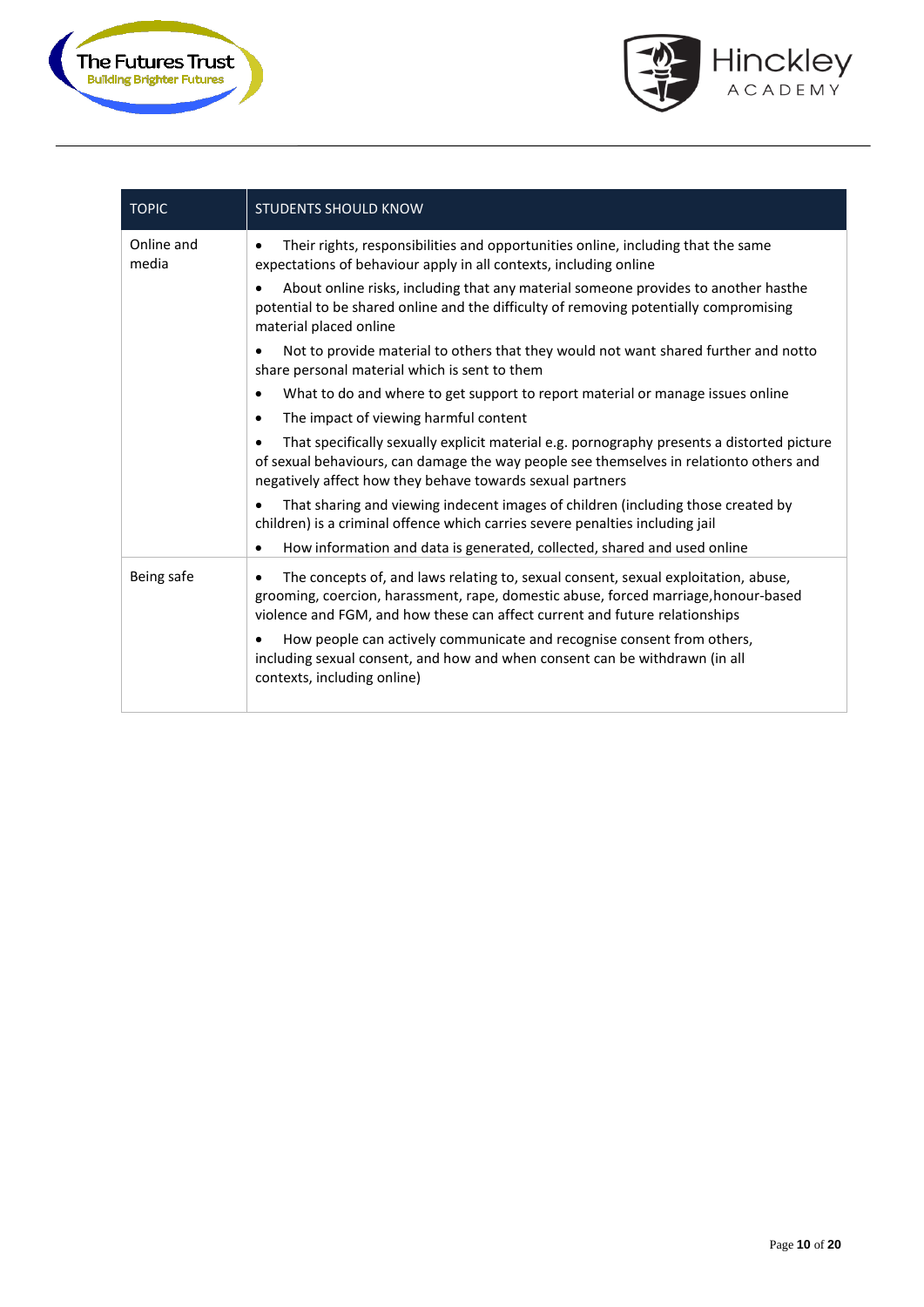



| <b>TOPIC</b>                             | <b>STUDENTS SHOULD KNOW</b>                                                                                                                                                                                                        |
|------------------------------------------|------------------------------------------------------------------------------------------------------------------------------------------------------------------------------------------------------------------------------------|
| Intimate and<br>sexual<br>relationships, | How to recognise the characteristics and positive aspects of healthy one-to-one<br>$\bullet$<br>intimate relationships, which include mutual respect, consent, loyalty, trust, shared<br>interests and outlook, sex and friendship |
| including<br>sexual health               | That all aspects of health can be affected by choices they make in sex and<br>$\bullet$<br>relationships, positively or negatively, e.g. physical, emotional, mental, sexual and<br>reproductive health and wellbeing              |
|                                          | The facts about reproductive health, including fertility and the potential impact of<br>lifestyle on fertility for men and women                                                                                                   |
|                                          | That there are a range of strategies for identifying and managing sexual<br>pressure, including understanding peer pressure, resisting pressure and not<br>pressurising others                                                     |
|                                          | That they have a choice to delay sex or to enjoy intimacy without sex                                                                                                                                                              |
|                                          | The facts about the full range of contraceptive choices, efficacy and options<br>$\bullet$<br>available                                                                                                                            |
|                                          | The facts around pregnancy including miscarriage<br>$\bullet$                                                                                                                                                                      |
|                                          | That there are choices in relation to pregnancy (with medically and legally accurate,<br>impartial information on all options, including keeping the baby, adoption, abortion and<br>where to get further help)                    |
|                                          | How the different sexually transmitted infections (STIs), including HIV/AIDs, are<br>transmitted, how risk can be reduced through safer sex (including through condom use)<br>and the importance of and facts about testing        |
|                                          | About the prevalence of some STIs, the impact they can have on those who<br>$\bullet$<br>contract them and key facts about treatment                                                                                               |
|                                          | How the use of alcohol and drugs can lead to risky sexual behaviour<br>$\bullet$                                                                                                                                                   |
|                                          | How to get further advice, including how and where to access confidential sexualand<br>reproductive health advice and treatment                                                                                                    |

# Health Education Topics

| <b>RSE TOPIC</b>    | <b>STUDENTS SHOULD KNOW</b>                                                                                                                                                 |
|---------------------|-----------------------------------------------------------------------------------------------------------------------------------------------------------------------------|
| Mental<br>wellbeing | How to talk about their emotions accurately and sensitively, using appropriate<br>٠<br>vocabulary • that happiness is linked to being connected to others                   |
|                     | How to recognise the early signs of mental wellbeing concerns • common types of mental<br>٠<br>ill health (e.g. anxiety and depression)                                     |
|                     | How to critically evaluate when something they do or are involved in has a<br>٠<br>positive or negative effect on their own or others' mental health                        |
|                     | The benefits and importance of physical exercise, time outdoors, community<br>participation and voluntary and service-based activities on mental wellbeing and<br>happiness |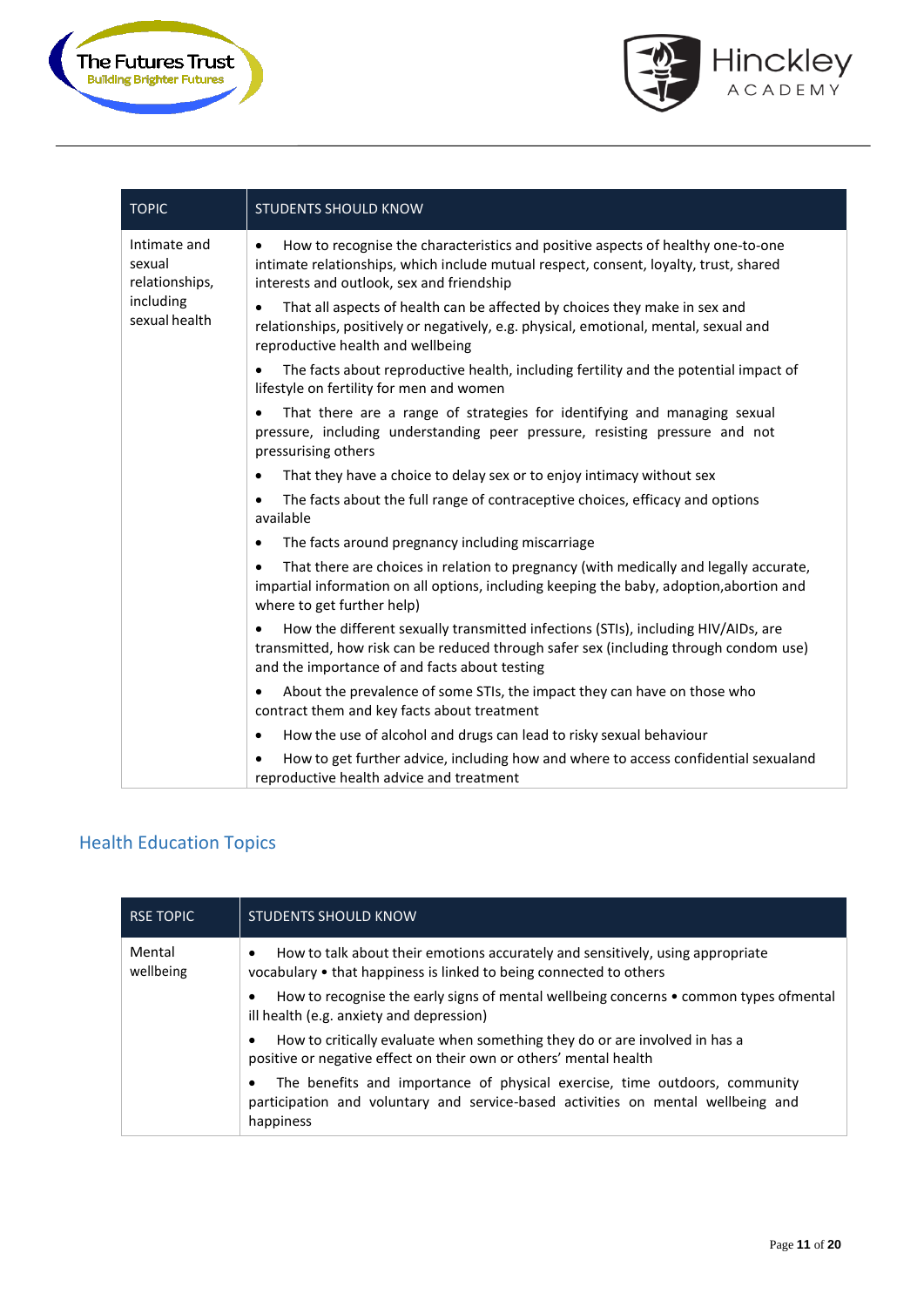



| <b>RSE TOPIC</b>             | <b>STUDENTS SHOULD KNOW</b>                                                                                                                                                                                                                                                                                                                                                                                                                                                                                                                                                                                                                                                                                                                                     |
|------------------------------|-----------------------------------------------------------------------------------------------------------------------------------------------------------------------------------------------------------------------------------------------------------------------------------------------------------------------------------------------------------------------------------------------------------------------------------------------------------------------------------------------------------------------------------------------------------------------------------------------------------------------------------------------------------------------------------------------------------------------------------------------------------------|
| Internet safety<br>and harms | The similarities and differences between the online world and the physical world,<br>$\bullet$<br>including: the impact of unhealthy or obsessive comparison with others online (including<br>through setting unrealistic expectations for body image), how people may curate a specific<br>image of their life online, over-reliance on online relationships (including social media), the<br>risks related to online gambling including the accumulation of debt, how advertising and<br>information is targeted at them and how tobe a discerning consumer of information online<br>How to identify harmful behaviours online (including bullying, abuse or harassment)<br>and how to report, or find support, if they have been affected by thosebehaviours |
| Physical<br>health and       | The positive associations between physical activity and promotion of mental<br>$\bullet$<br>wellbeing, including as an approach to combat stress                                                                                                                                                                                                                                                                                                                                                                                                                                                                                                                                                                                                                |
| fitness                      | The characteristics and evidence of what constitutes a healthy lifestyle, maintaining a<br>$\bullet$<br>healthy weight, including the links between an inactive lifestyle and illhealth, including<br>cancer and cardio-vascular ill-health.                                                                                                                                                                                                                                                                                                                                                                                                                                                                                                                    |
|                              | The science relating to blood, organ and stem cell donation<br>$\bullet$                                                                                                                                                                                                                                                                                                                                                                                                                                                                                                                                                                                                                                                                                        |
| Healthy eating               | How to maintain healthy eating and the links between a poor diet and health risks,<br>$\bullet$<br>including tooth decay and cancer                                                                                                                                                                                                                                                                                                                                                                                                                                                                                                                                                                                                                             |
| Drugs alcohol<br>and tobacco | The facts about legal and illegal drugs and their associated risks, including the link<br>$\bullet$<br>between drug use, and the associated risks, including the link to serious mentalhealth<br>conditions                                                                                                                                                                                                                                                                                                                                                                                                                                                                                                                                                     |
|                              | The law relating to the supply and possession of illegal substances<br>$\bullet$                                                                                                                                                                                                                                                                                                                                                                                                                                                                                                                                                                                                                                                                                |
|                              | The physical and psychological risks associated with alcohol consumption andwhat<br>constitutes low risk alcohol consumption in adulthood                                                                                                                                                                                                                                                                                                                                                                                                                                                                                                                                                                                                                       |
|                              | The physical and psychological consequences of addiction, including alcohol<br>$\bullet$<br>dependency                                                                                                                                                                                                                                                                                                                                                                                                                                                                                                                                                                                                                                                          |
|                              | Awareness of the dangers of drugs which are prescribed but still present serioushealth<br>risks                                                                                                                                                                                                                                                                                                                                                                                                                                                                                                                                                                                                                                                                 |
|                              | The facts about the harms from smoking tobacco (particularly the link to lung<br>$\bullet$<br>cancer), the benefits of quitting and how to access support to do so                                                                                                                                                                                                                                                                                                                                                                                                                                                                                                                                                                                              |
| Health and<br>prevention     | About personal hygiene, germs including bacteria, viruses, how they are spread,<br>$\bullet$<br>treatment and prevention of infection, and about antibiotics                                                                                                                                                                                                                                                                                                                                                                                                                                                                                                                                                                                                    |
|                              | About dental health and the benefits of good oral hygiene and dental flossing,<br>$\bullet$<br>including healthy eating and regular check-ups at the dentist**                                                                                                                                                                                                                                                                                                                                                                                                                                                                                                                                                                                                  |
|                              | (late secondary) The benefits of regular self-examination and screening<br>$\bullet$                                                                                                                                                                                                                                                                                                                                                                                                                                                                                                                                                                                                                                                                            |
|                              | The facts and science relating to immunization and vaccination<br>٠                                                                                                                                                                                                                                                                                                                                                                                                                                                                                                                                                                                                                                                                                             |
|                              | The importance of sufficient good quality sleep for good health and how a lack ofsleep<br>can affect weight, mood and ability to learn                                                                                                                                                                                                                                                                                                                                                                                                                                                                                                                                                                                                                          |
| Basic first aid              | Basic treatment for common injuries<br>$\bullet$                                                                                                                                                                                                                                                                                                                                                                                                                                                                                                                                                                                                                                                                                                                |
|                              | Life-saving skills, including how to administer CPR<br>$\bullet$                                                                                                                                                                                                                                                                                                                                                                                                                                                                                                                                                                                                                                                                                                |
|                              | The purpose of defibrillators and when one might be needed<br>$\bullet$                                                                                                                                                                                                                                                                                                                                                                                                                                                                                                                                                                                                                                                                                         |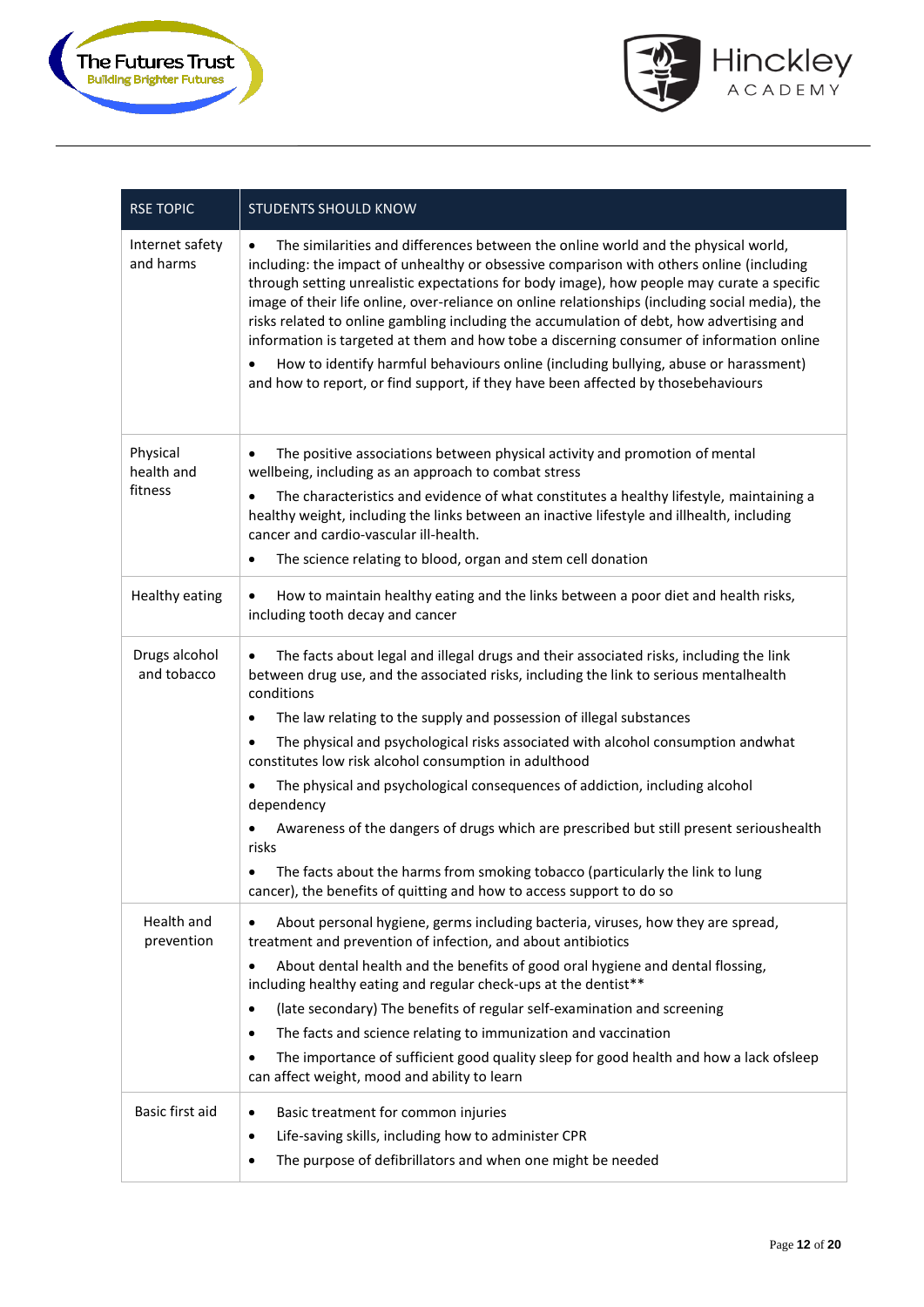



| <b>RSE TOPIC</b> | <b>STUDENTS SHOULD KNOW</b>                                                     |
|------------------|---------------------------------------------------------------------------------|
| Changing         | Key facts about puberty, the changing adolescent body and menstrual wellbeing   |
| adolescent       | The main changes which take place in males and females, and the implicationsfor |
| body             | emotional and physical health                                                   |

# **Appendix 2: Leicestershire Healthy Schools Supporting guidance for LGBTQ+**

# Guidance Statement LGBT+

# **Supporting LGBT young people**

Schools play a vital role in supporting lesbian, gay, bisexual and trans (LGBT) young people.

As around 6% of the UK population (3.9 million people) may identify as LGBT, each school is likely to have 2 lesbian, gay or bisexual pupils per class and one trans young person per year group.

LGBT young people may worry that those around them will react negatively to who they are and often experience high levels of bullying in school. Creating an inclusive environment is a key part of making LGBT young people feel welcome and valued at school.

The law is clear that schools must meet the needs of all LGBT young people and tackle homophobic, biphobic and transphobic (HBT) bullying. It is important that RSE meets the needs of all young people.

Schools can help create an inclusive environment in which LGBT young people will feel safe, happy and fulfil their potential if they:

- Take a whole school approach to tackling HBT bullying and language
- Challenge gender stereotypes from an early age
- Ensure LGBT people and different families form part of inclusive RSE and other curriculum areas
- Make LGBT people visible in aspects of school life including library books, positive posters and special events
- Work with other schools and organisations to meet the needs of pupils, including the provision of information and support

All staff, not just LGBT staff, can be important role models for all young people by talking positively about LGBT people.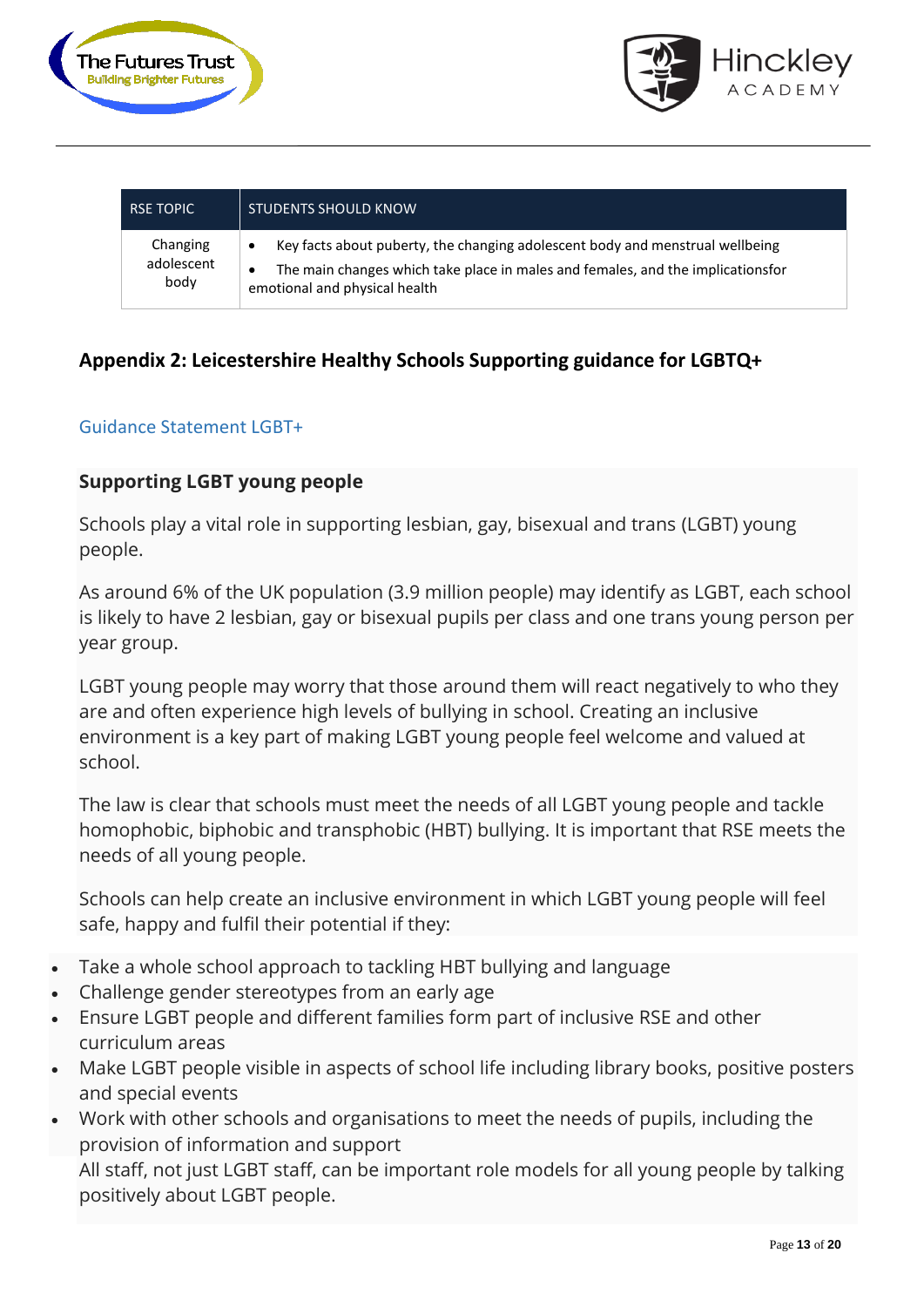



# **Local support**

The Leicestershire Healthy Schools Programme works very closely with the Leicestershire County Council Anti Bullying Team to address the needs of LGBT pupils.

Hinckley Academy has a LGBTQ+ support group previously student led by Student Council and the Junior Leadership Team which is now being run by the DSL.

# Sources:

The Department for Education has published statutory guidance (June 2019) regardingthe implementation of Relationship Education, Relations and Sex Education (RSE) andHealth Education in all schools across England by 2020. Schools are encouraged to implement the curriculum from 2019.

"Students should be able to understand the world in which they are growing up whichmeans understanding that some people are LGBT, that they should be respected in British society, and that the law affords them and their relationship recognition and protection (DFE 2019).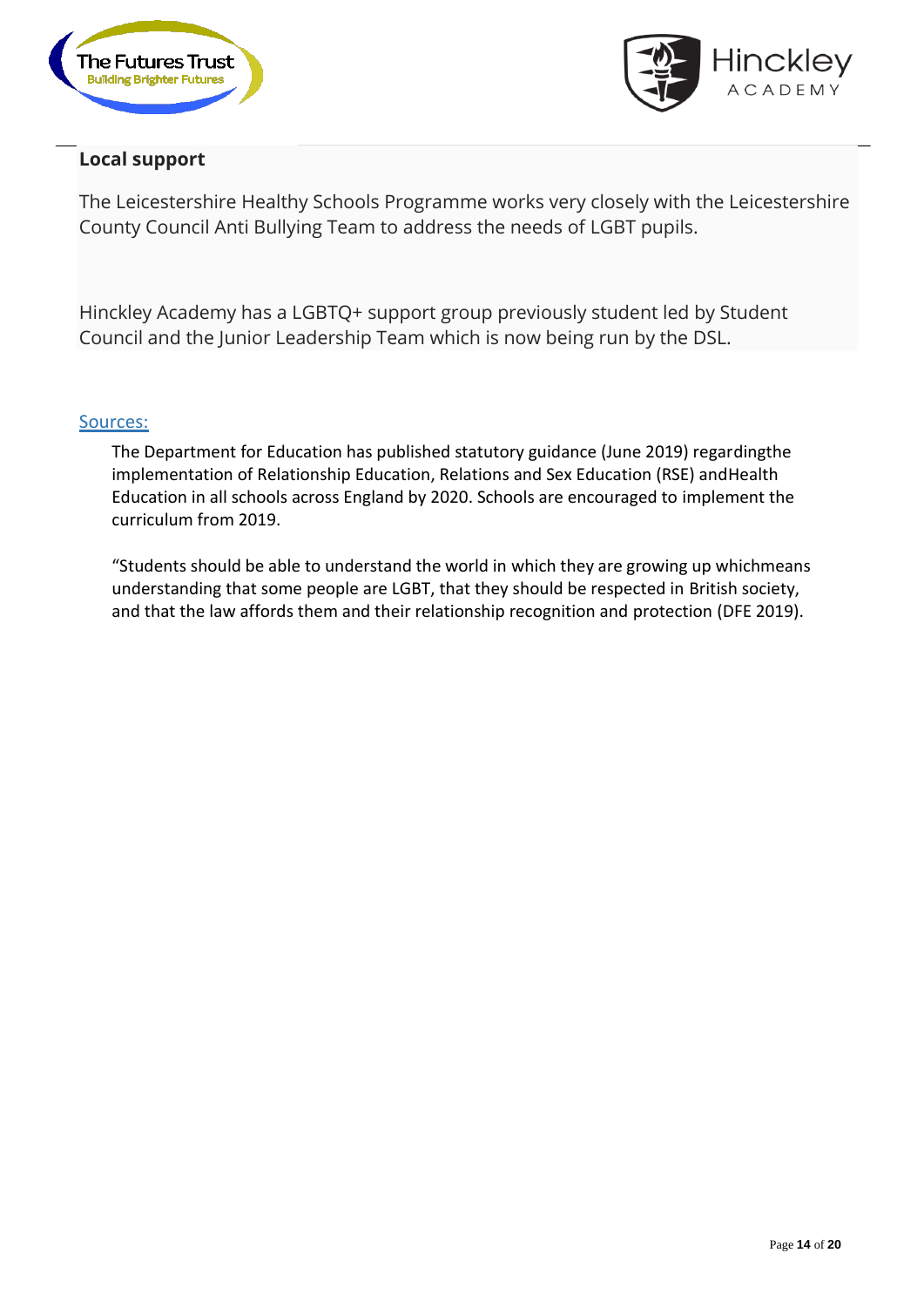



The **Equality Act 2010** states that it is against the law to discriminate against anyonebecause of:

- $\overline{2}$ Age
- Disability  $\boxed{2}$
- $\boxed{3}$ Gender reassignment
- Marriage and civil partnership  $\overline{?}$
- Pregnancy or maternity  $\boxed{3}$
- Race  $\overline{R}$
- Religion or belief  $\overline{2}$
- $\overline{?}$ Sex
- Sexual orientation  $\overline{?}$

The **Public Sector Equality Act** (April 2011) states that all public bodies have to consider all individuals when carrying out their day-to-day work. It also requires thatpublic bodies:

- **■** Have due regard to the need to eliminate discrimination
- Advance equality of opportunity
- **D** Develop good relations between different people

# Department for Education RSE Guidance (Draft, Feb 2019, June 2019) Page 15

36. In teaching Relationships Education and RSE, schools should ensure that the needsof all students are appropriately met, and that all students understand the importance of equality and respect. Schools must ensure that they comply with the relevant provisionsof the Equality Act 2010under which sexual orientation and gender reassignment are amongst the protected characteristics.

37. Schools should ensure that all of their teaching is sensitive and age appropriate in approach and content. At the point at which schools consider it appropriate to teach their students about LGBT, they should ensure that this content is fully integrated into their programmes of study for this area of the curriculum rather than delivered as a standaloneunit or lesson. Schools are free to determine how they do this, and we expect all studentsto have been taught LGBT content at a timely point as part of this area of the curriculum.

# NEU statement April 2019 Extract:

"Schools need to be confident that they're right to make sure their Relationships and Sex Education (RSE) education is inclusive of all families and relationships, including LGBT+ people, in an age-appropriate way. RSE is just one area of the school curriculum in which the experiences of LGBT+ students need to be appropriately included if we want tobreak the cycles of discrimination.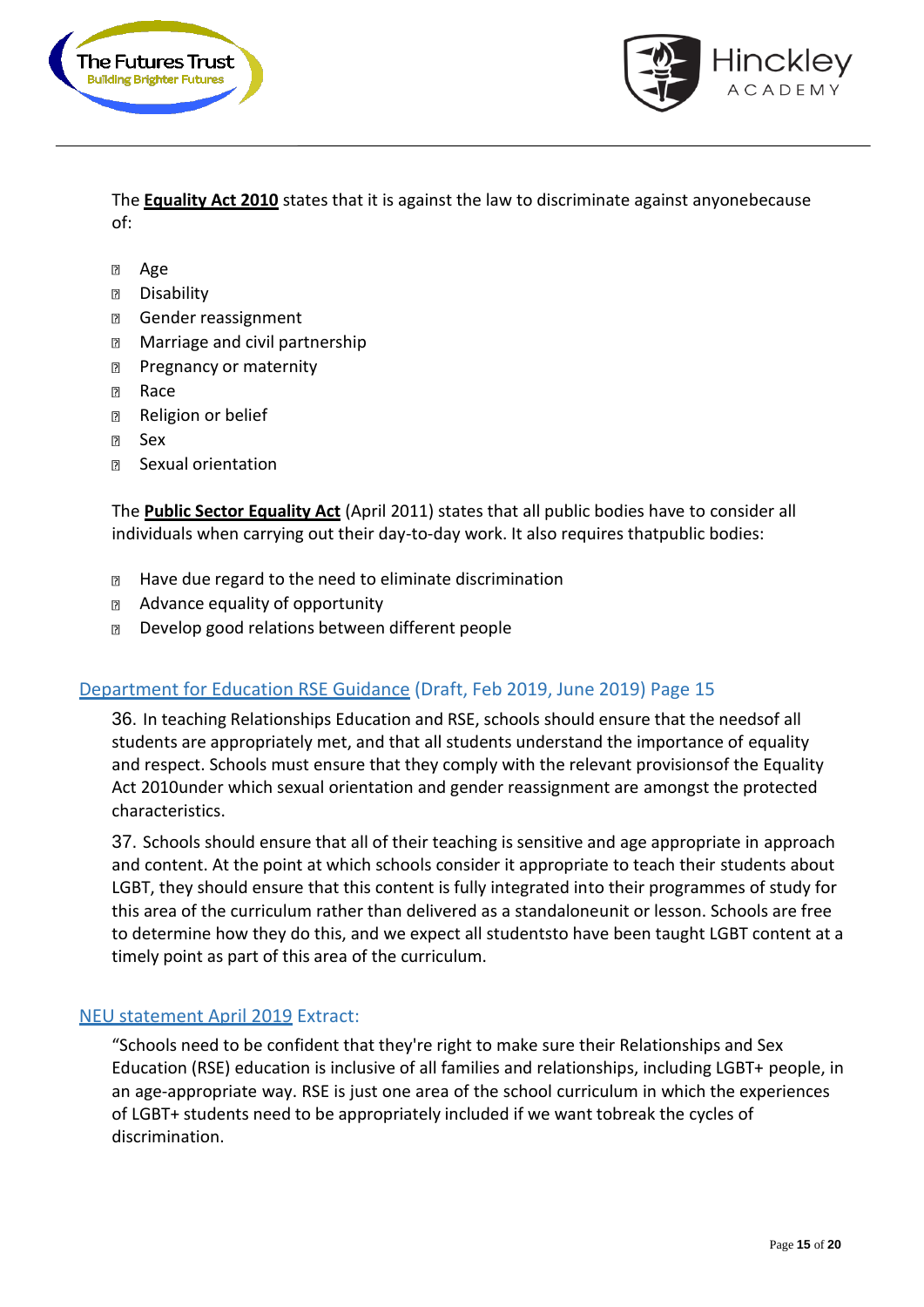



# **Damien Hinds to Schools Week**, March 2019

"I've always been clear that I support headteachers to make decisions and we believe inschool autonomy, that school leaders are best-placed to make decisions.

"Of course, it's also right to consult with parents. That is just good practice anyway, and in the new guidance that's quite clear about the need to consult with parents, but yes I doback headteachers."

# Suggested Resources:

The Equality Act 2010 [https://www.gov.uk/guidance/equality-act-2010-guidance#public-sector](https://www.gov.uk/guidance/equality-act-2010-guidance#public-sector-equality-duty)[equality-duty](https://www.gov.uk/guidance/equality-act-2010-guidance#public-sector-equality-duty)

Department for Education RSE Guidance (Draft, Feb 2019) [https://assets.publishing.service.gov.uk/government/uploads/system/uploads/attachment\\_data/fil](https://assets.publishing.service.gov.uk/government/uploads/system/uploads/attachment_data/file/781150/Draft_guidance_Relationships_Education__Relationships_and_Sex_Education__RSE__and_Health_Education2.pdf) [e/781150/Draft\\_guidance\\_Relationships\\_Education](https://assets.publishing.service.gov.uk/government/uploads/system/uploads/attachment_data/file/781150/Draft_guidance_Relationships_Education__Relationships_and_Sex_Education__RSE__and_Health_Education2.pdf)\_Relationships\_and\_Sex\_Education\_RSE and Health Education2.pdf Stonewall <https://www.stonewall.org.uk/supporting-schools> PSHE Organisation [https://www.pshe-association.org.uk/news/key-questions-mandatory-pshe](https://www.pshe-association.org.uk/news/key-questions-mandatory-pshe-requirements-health)[requirements-health](https://www.pshe-association.org.uk/news/key-questions-mandatory-pshe-requirements-health) No outsiders <http://www.equalitiesprimary.com/home.html> The Anne Frank Trust UK | UK anti-prejudice education charity <https://annefrank.org.uk/> Roadmap to statutory RSE | PSHE Association [https://www.pshe-](https://protect-eu.mimecast.com/s/VX1vCmwK2spmDjwfOSfDi?domain=pshe-association.org.uk)[association.org.uk/curriculum](https://protect-eu.mimecast.com/s/VX1vCmwK2spmDjwfOSfDi?domain=pshe-association.org.uk)[and-resources/resources/roadmap-statutory-rse](https://protect-eu.mimecast.com/s/VX1vCmwK2spmDjwfOSfDi?domain=pshe-association.org.uk) Valuing ALL God's Children (C of E resource) file:///C:/Users/cvjul669/AppData/Local/Microsoft/Windows/INetCache/Content.Outlook/X

XHFDHFK/Valuing%20All%20God's%20Children's%20Report\_0.pdf

# **Appendix 3 : FAQs answered by the Department for Education**

Below, the DfE have explained some of the common misconceptions around the subjects.

# Will my child's school have to consult with me before teaching these subjects?

Schools will be required to consult with parents when developing and reviewing their policies for Relationships Education and RSE, which will inform schools' decisions on when and how certain content is covered. Effective consultation gives the space and timefor parents to input, ask questions, share concerns and for the school to decide the way

forward. Schools will listen to parent's views, and then make a reasonable decision as to how they wish to proceed. What is taught, and how, is ultimately a decision for the schooland consultation does not provide a parental veto on curriculum content.

A school's policies for these subjects must be published online, and must be available toany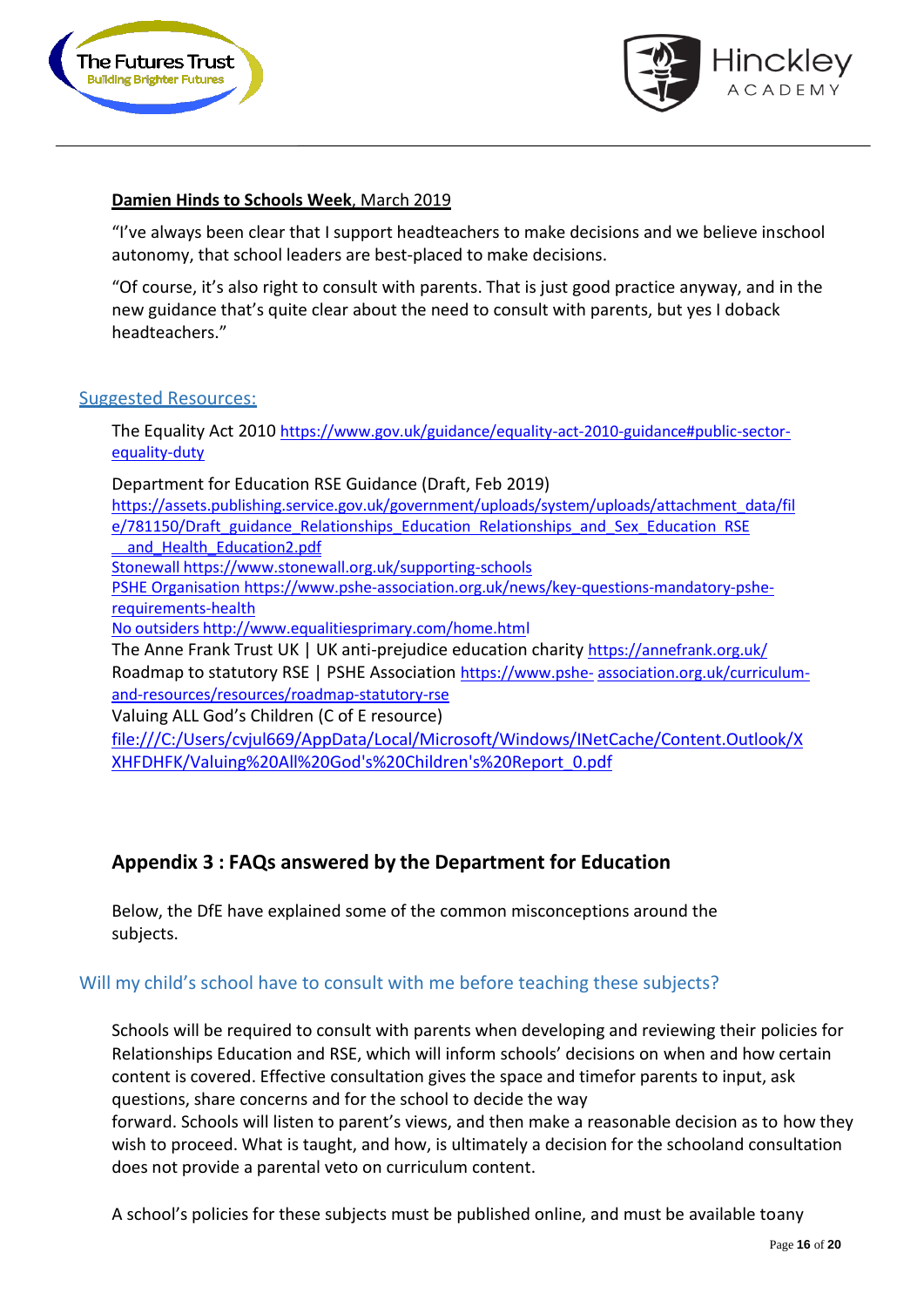



individual free of charge. Schools should also ensure that, when they consult parents, they provide examples of the resources they plan to use, for example the booksthey will use in lessons.

# Will my child be taught sex education at primary? This is too young.

We are not introducing compulsory sex education at primary school.

We are introducing Relationships Education at primary, to put in place the building blocksneeded for positive and safe relationships of all kinds. This will start with family and friends, how to treat each other with kindness, and recognising the difference between online and offline friendships.

Some primary schools choose to teach sex education (which goes beyond the existing national curriculum for science), and in those instances we recommend you discuss thiswith the school to understand what they propose to teach and how. If you continue to have concerns, you have an automatic right to withdraw your child from these lessons.

# Does the new Relationships Education and RSE curriculum take account of myfaith?

The subjects are designed to help children from all backgrounds build positive and safe relationships, and to thrive in modern Britain.

In all schools, when teaching these subjects, the religious background of students must be considered when planning teaching, so that topics are appropriately handled. Schools with a religious character can build on the core content by reflecting their beliefsin their teaching.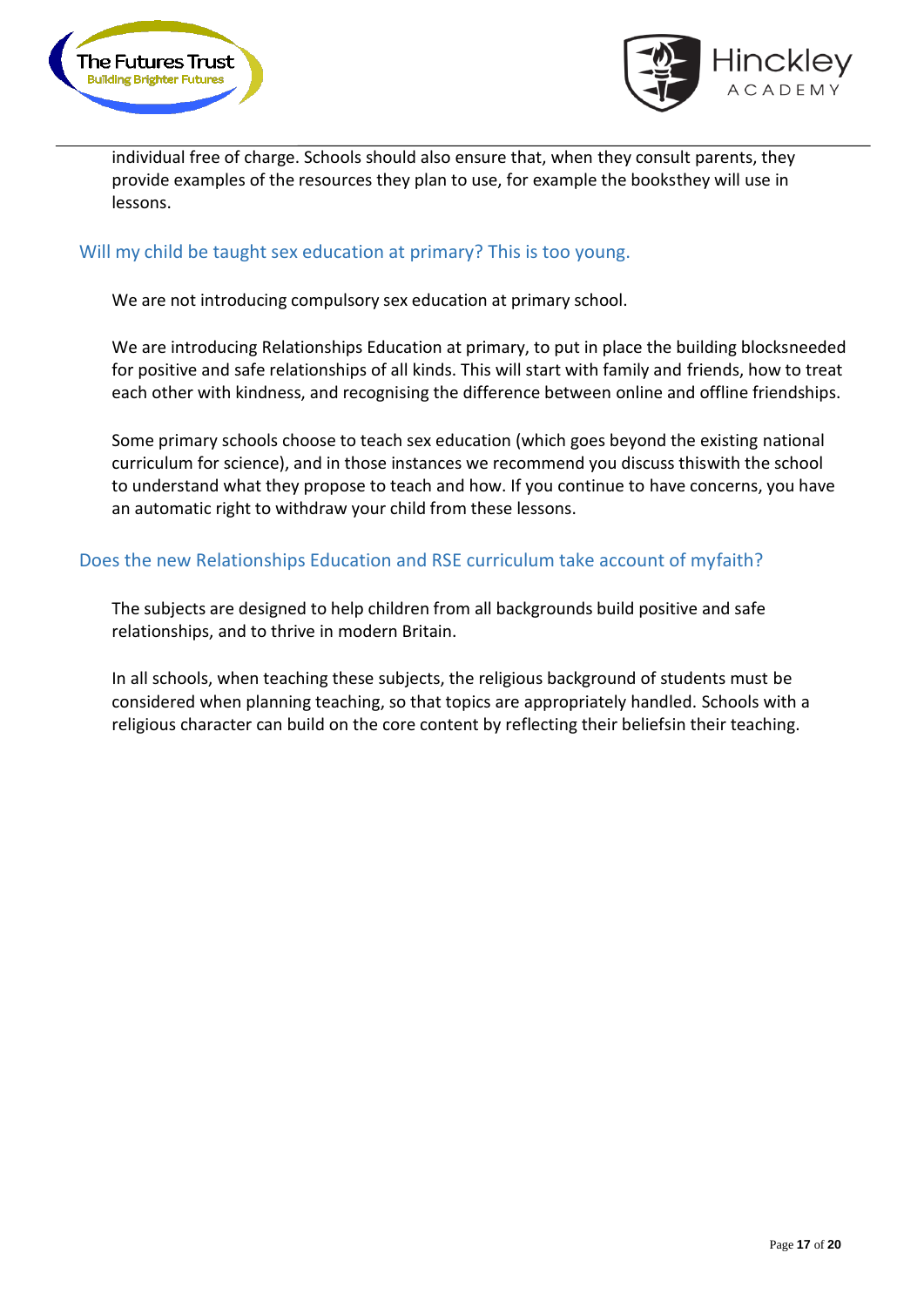



In developing these subjects, we have worked with a number of representative bodies and faith organisations, representing all the major faith groups in England. Several faithorganisations produce teaching materials that schools can choose to use.

# Do I have a right to withdraw my child from Relationships and Sex Education?

Parents will have a right to withdraw their child from sex education delivered as part of RSE in secondary schools which, unless there are exceptional circumstances, shouldbe granted up to three terms before their child turns 16. At this point, if the child themselves wishes to receive sex education rather than be withdrawn, the school shoulddecide for this to happen in one of the three terms before the child turns 16 - the legal age of sexual consent.

There is no right to withdraw from Relationships Education at primary or secondary as we believe the contents of these subjects – such as family, friendship, safety (includingonline safety) – are important for all children to be taught.

# Has the government listened to the views of my community in introducing thesesubjects?

A thorough engagement process, involving a public call for evidence and discussions with over 90 organisations, as well as the public consultation on the draft regulations andguidance, has informed the key decisions on these subjects. The consultation received over 11,000 responses from teachers, schools, expert organisations, young people and parents – these responses have helped finalise the statutory guidance as well as the regulations that have been laid in Parliament.

# Will these subjects promote LGBT relationships?

No, these subjects don't 'promote' anything, they educate.

Students should be taught about the society in which they are growing up. These subjects are designed to foster respect for others and for difference and educate students about healthy relationships. RSE should meet the needs of all students, whatever their developing sexuality or identity – this should include age-appropriateteaching about different types of relationships in the context of the law.

Students should receive teaching on LGBT relationships during their school years - we expect secondary schools to include LGBT content. Primary schools are enabled and encouraged to cover LGBT content if they consider it age appropriate to do so, but there is no specific requirement for this. This would be delivered, for example, through teachingabout different types of family, including those with same sex parents.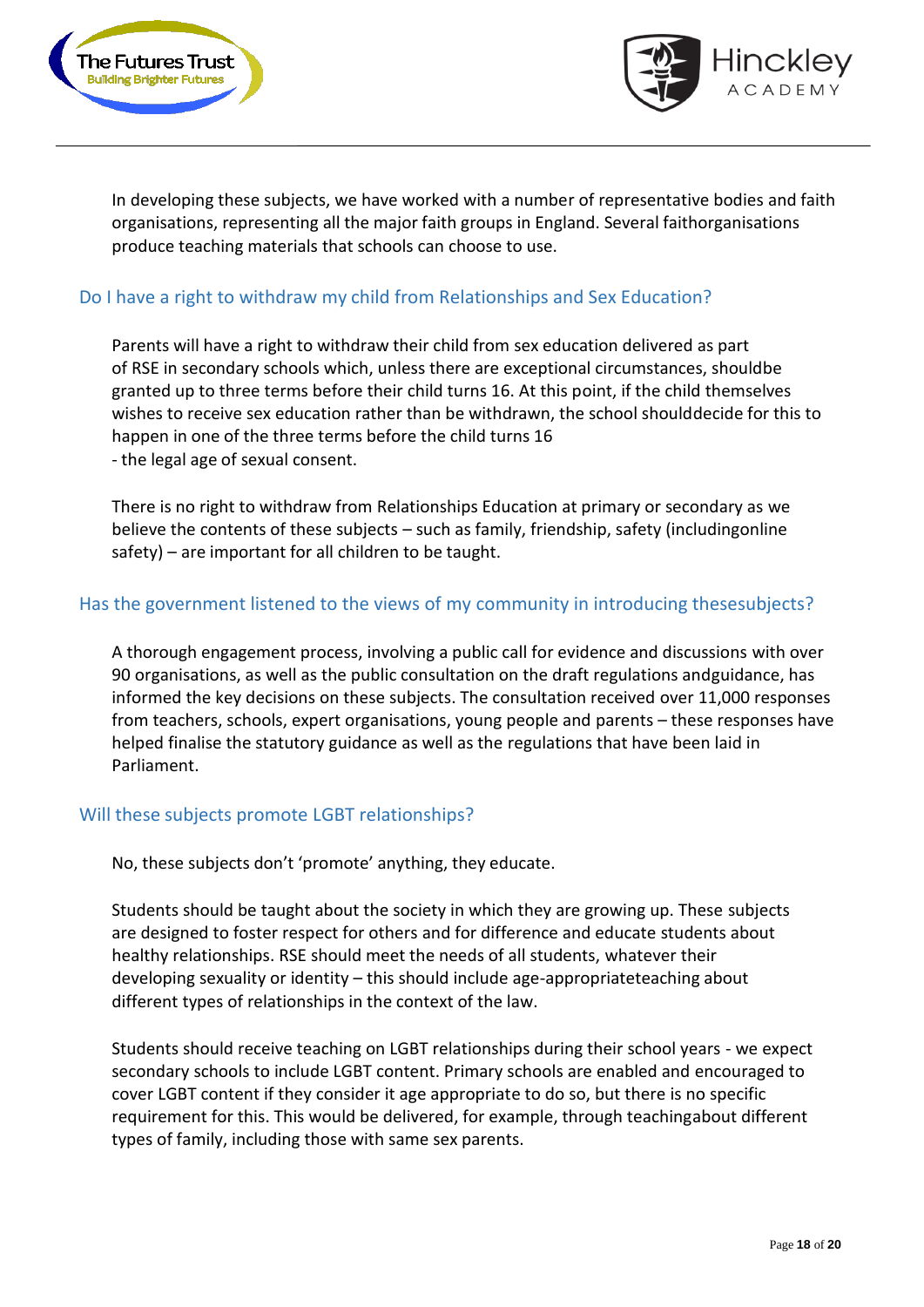



# Will teachers receive training before delivering these subjects?

The department is committed to supporting schools to deliver these subjects to a high standard. We know that training is a priority for teachers and we will be consulting with teachers, trade unions and other key stakeholders over the coming months on how we structure the training.

In addition, we are encouraging schools to act as early adopters for this curriculum and to start teaching the subjects from September 2019. To help early adopter schools, we will provide further advice on how they can improve their practice. Lessons learned fromthe early adopters and best practice from schools will be shared with all schools from September 2020.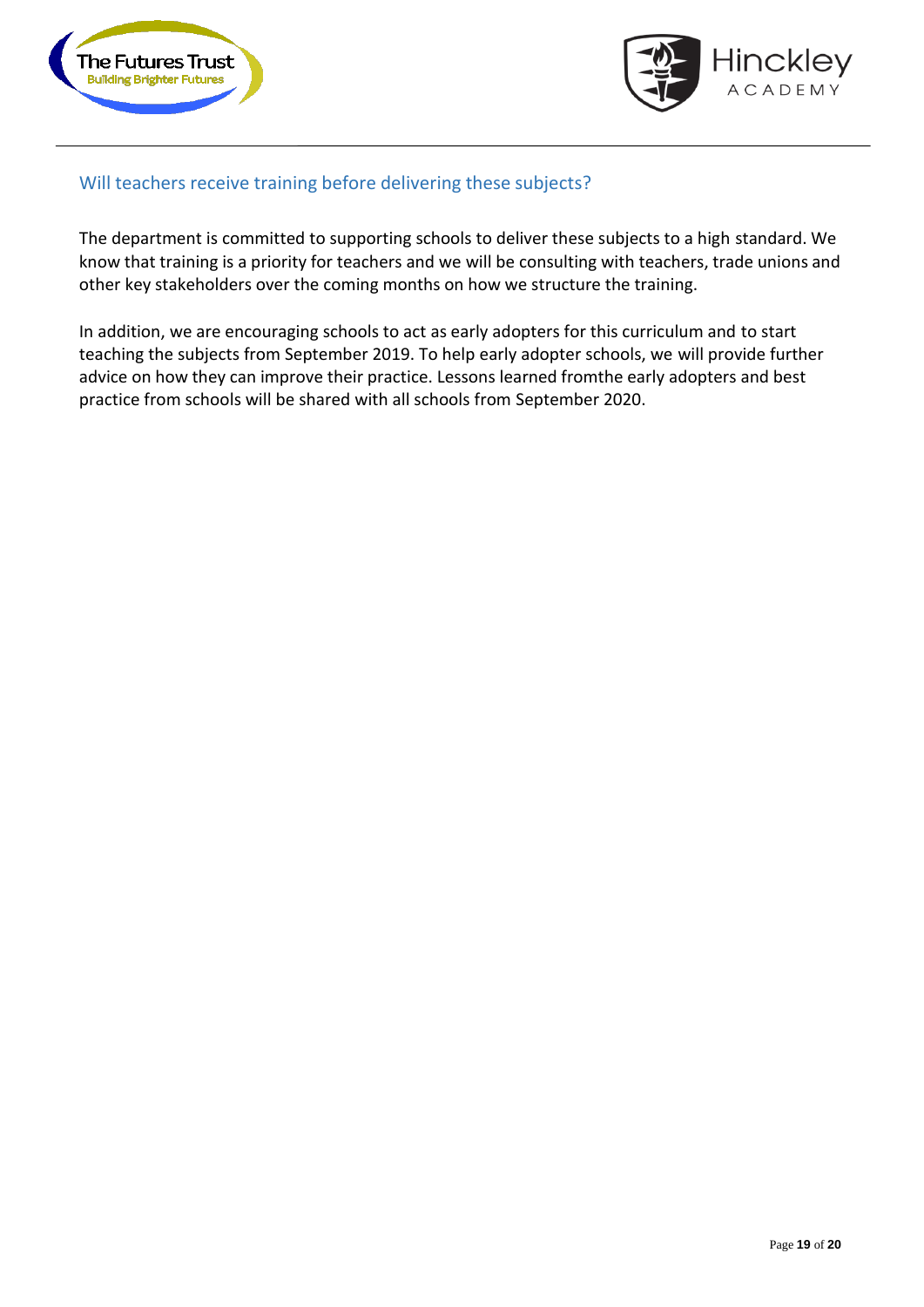



# **Appendix 4: Letter sent to Parents:**

### Date

Dear Parent(s)/Carer(s)

As a part of your child's education at Hinckley Academy, we promote personal wellbeing and development through a comprehensive Personal, Social, Health and Economic (PSHE) education programme. PSHE education is the curriculum subject that gives young people the knowledge, understanding, attitudes and practical skills to live safe, healthy, productive lives and meet their full potential.

I am writing to let you know that, over the next 2 PSHE lessons, dated 24<sup>th</sup> March and 21<sup>st</sup> April 2021 your child will be taking part in lessons which will focus on the relationships and sex education (RSE) aspect of this programme. RSE is a Government statutory requirement. RSE lessons in Key Stages 3 and 4 will include the following topics:

Year 7:

- An introduction to healthy relationships; including friendships and managing feelings
- Growing and changing; including puberty and personal hygiene

Year 8:

- Understanding romantic relationships
- The role of the media and relationships/body expectations

### Year 9:

• A focus on key messages including: FGM (female genital mutilation and forced marriage), 'Coming out'/ Sexuality, Transgender and Diversity, Peer on Peer abuse, Sexting, the Law and online safety

Year 10:

• Keeping safe in relationships and the importance of consent (including Contraception lesson)

All students will also have opportunities to ask questions that help them prepare for relationships of all kinds in the modern world, Including LGBTQ+ awareness. Hinckley Academy prides itself on being an inclusive academy.

PSHE education is taught throughout the school in every year group and is monitored and reviewed regularly by the staff and Trustees. Please visit the academy website for more detail about our PSHE curriculum. All PSHE teaching takes place in a safe learning environment and is underpinned by our school ethos and values. PSHE is delivered by your child's Form Tutor.

Hinckley Academy is committed to working in partnership with parents/carers; recent parental feedback has indicated that the overwhelming majority of parents continue to be highly supportive of the relationships and sex education programme. If you would like to find out more or discuss any concerns, please do not hesitate to email me [etristam@hajc.leics.sch.uk](mailto:etristam@hajc.leics.sch.uk) or call the academy phone number to leave me a message with your name and number and I will return your call at the earliest opportunity.

Yours sincerely

Year Leader